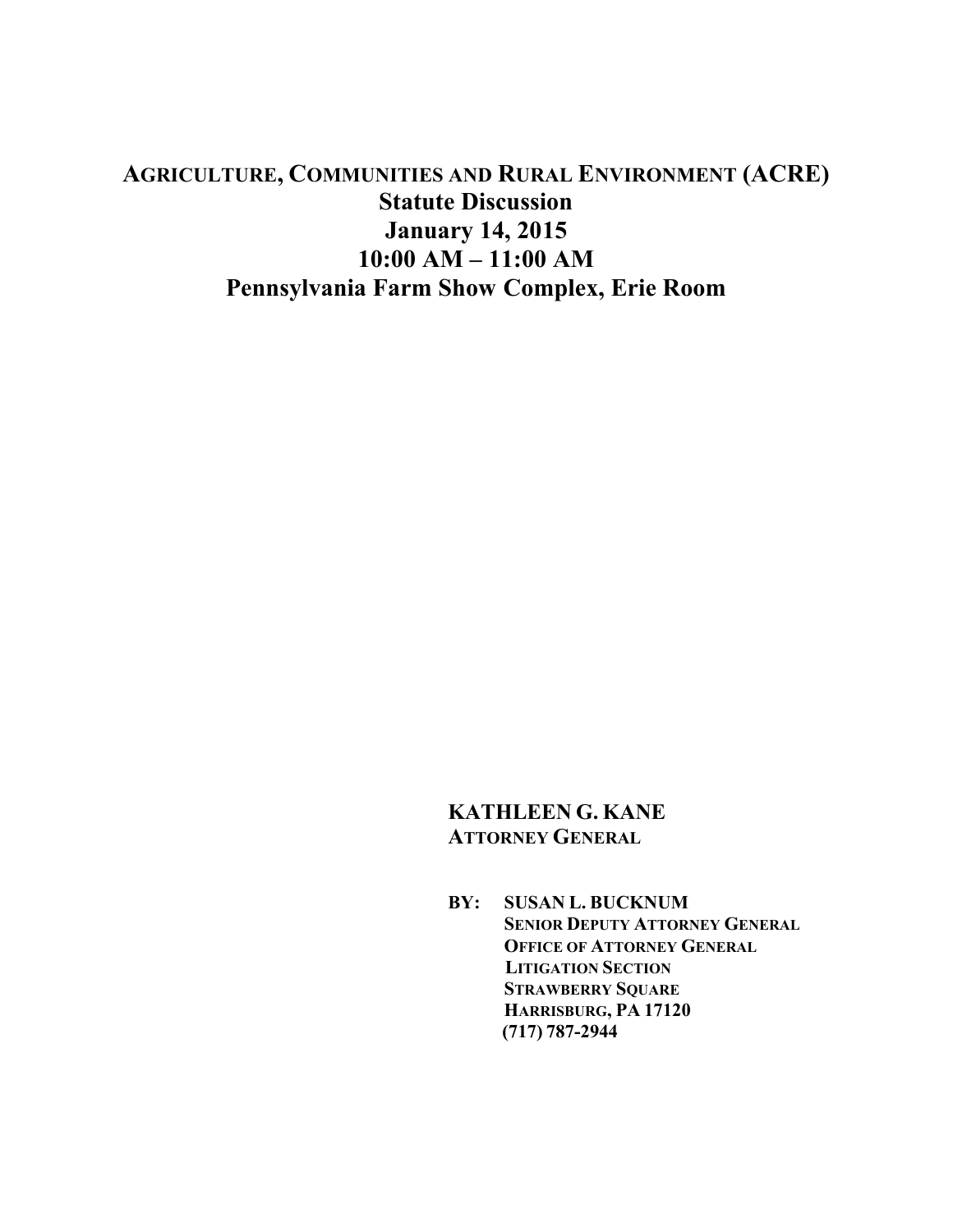## **I. ACT 38 OF 2005 — AGRICULTURE, COMMUNITIES AND RURAL ENVIRONMENT**

#### **A. Purpose and Intent of ACRE Legislation**

On July 6, 2005, Act 38, also known as "ACRE" (Agriculture, Communities and Rural Environment), 3 Pa. C.S. § 311, went into effect to ensure that municipal ordinances regulating normal agricultural operations are not in violation of state law. The central purpose of ACRE is to protect normal agricultural operations from unauthorized local regulation. The intent of ACRE is to resolve conflicts that may arise from the regulation of normal agricultural operations at the local level. ACRE confers upon the Attorney General: (1) the power and duty to review local ordinances for compliance with State law and (2) the authority, in the Attorney General's discretion, to bring a legal action against a local government unit in Commonwealth Court to invalidate or enjoin the enforcement of an unauthorized local ordinance. 3 Pa. C.S. §§ 314, 315.

In enacting ACRE, the General Assembly made the following legislative declaration:

The General Assembly of the Commonwealth of Pennsylvania declares that the Commonwealth has a vested and sincere interest in ensuring the long-term sustainability of agriculture and normal agricultural operations in a manner that is consistent with State Policies and statutes. In furtherance of this goal, the Commonwealth has enacted statutes to protect and preserve agricultural operations for the production of food and other agricultural products.

The Commonwealth has also empowered local government units to protect health, safety and welfare of their citizens and to ensure that normal agricultural operations do not negatively impact upon the health, safety and welfare of citizens.

It is the purpose of this act to ensure that when local government units exercise their responsibilities to protect the health, safety and welfare of their citizens in regulating normal agricultural operations, ordinances are enacted consistent with the authority provided to local government units by the laws of this Commonwealth.

The General Assembly of the Commonwealth of Pennsylvania further declares that the intent of this act is to provide for the resolution of conflicts that may arise from the regulation of normal agricultural operations. It is further the intent of this act that this process:

- (1) provides a dispassionate and unprejudiced legal review of local ordinances regulating normal agricultural operation to determine whether a local ordinance complies with the Commonwealth's existing statutes;
- (2) reduces costs associated with determining whether a local ordinance complies with the Commonwealth's existing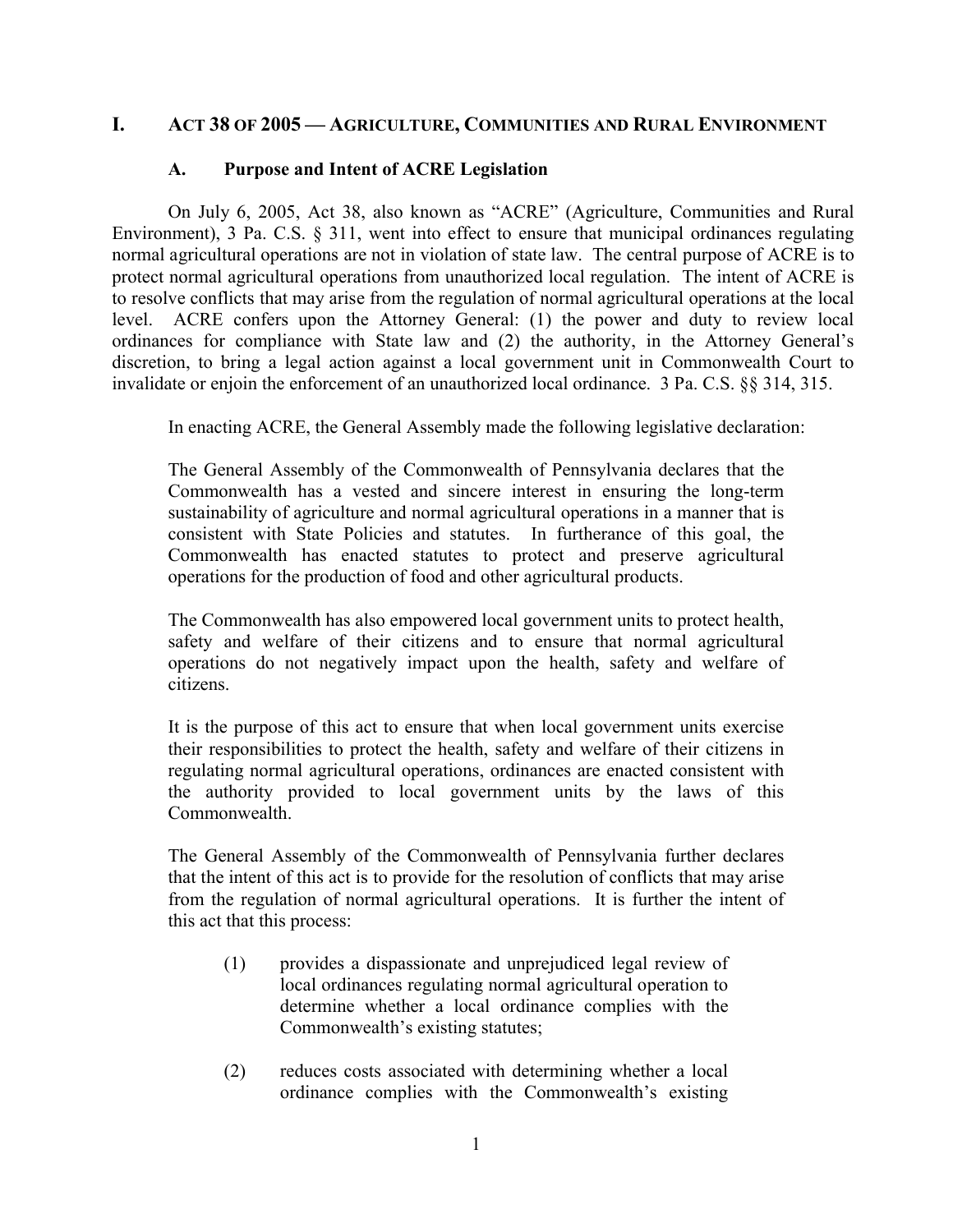statutes by utilizing current State resources and mechanisms; and

(3) provides for a prompt and fair resolution to the conflict.

3 Pa. C.S. § 311 Historical and Statutory Notes.

#### **B. Key Definitions Under ACRE**

Section 312 of ACRE sets forth three definitions:

- **1. "Local Government Unit."** A political subdivision of the Commonwealth.
- **2. "Normal Agricultural Operation."** As defined under section 2 of the act of June 10, 1982 (P.L. 454, No. 133), [The Right to Farm Act, 3 P.S. § 953] entitled "An act protecting agricultural operations from nuisance suits and ordinances under certain circumstances."

Accordingly, the Right to Farm Act's definition of "normal agricultural operation" is incorporated into ACRE and states as follows:

"**Normal agricultural operation**." The activities, practices, equipment and procedures that farmers adopt, use or engage in the production and preparation for market of poultry, livestock and their products and in the production, harvesting and preparation for market or use of agricultural, agronomic, horticultural, silvicultural and aquacultural crops and commodities and is:

- (1) not less than ten contiguous acres in area; or
- (2) less than ten contiguous acres in area but has an anticipated yearly gross income of at least \$10,000.

The term includes new activities, practices, equipment and procedures consistent with technological development within the agricultural industry. Use of equipment shall include machinery designed and used for agricultural operations, including, but not limited to, crop dryers, feed grinders, saw mills, hammer mills, refrigeration equipment, bins and related equipment used to store or prepare crops for marketing and those items of agricultural equipment and machinery defined by the act of December 12, 1994  $(P.L. 944, No. 134)<sup>2</sup>$  known as the Farm Safety and Occupational Health Act. Custom work shall be considered a normal farming practice.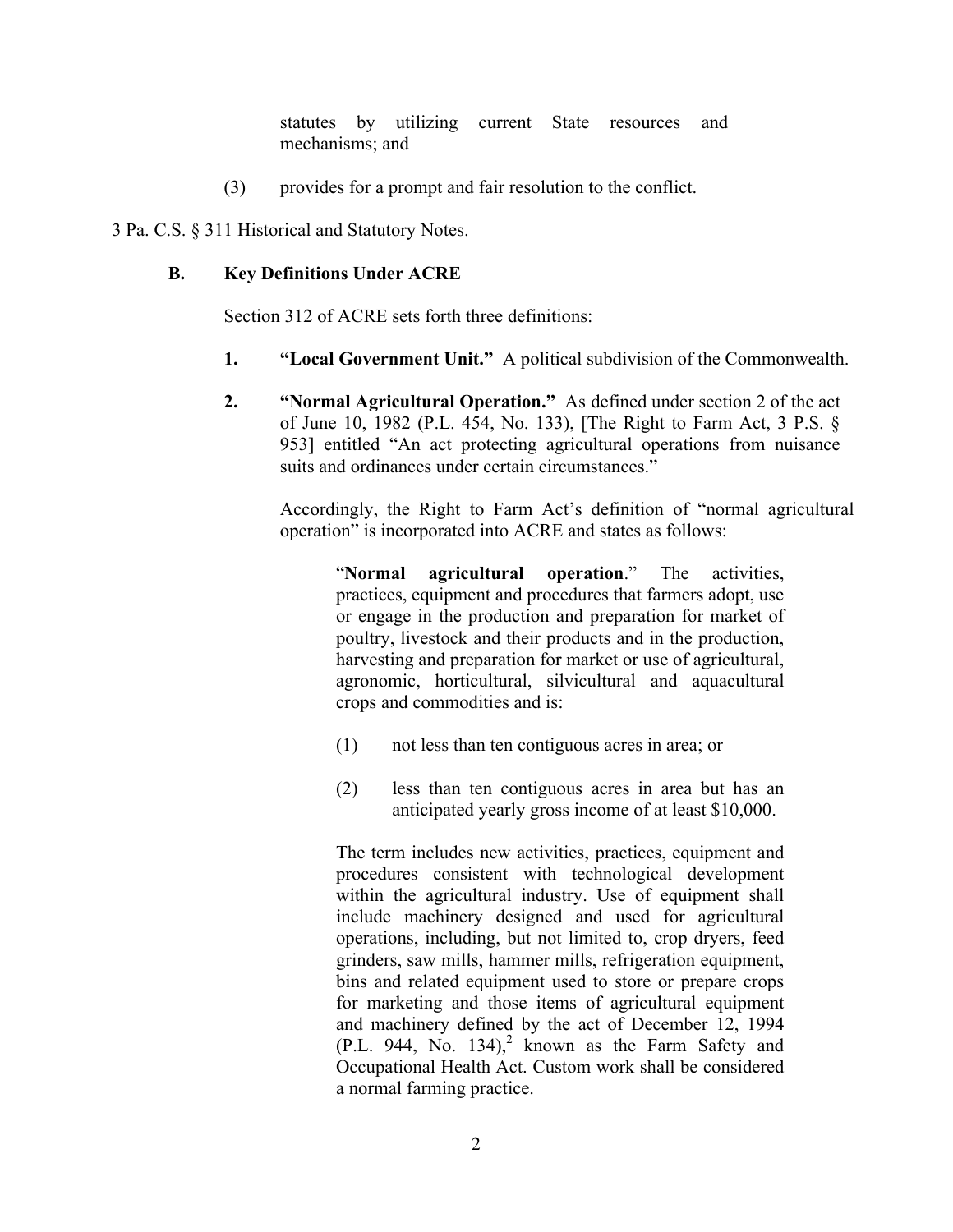- **3. "Unauthorized local ordinance."** An ordinance enacted or enforced by a local government unit which does any of the following:
	- (1) prohibits or limits a normal agricultural operation unless the local government:
		- (a) has expressed or implied authority under State law to adopt the ordinance; and
		- (b) is not prohibited or preempted under State law from adopting the ordinance.
	- (2) restricts or limits the ownership structure of a normal agricultural operation.

#### **C. Office of Attorney General's ACRE Program**

Section 314 of ACRE provides that "[a]n owner or operator of a normal agricultural operation may request the Attorney General to review a local ordinance believed to be an unauthorized local ordinance and to consider whether to bring legal action under section 315(a)." 3 Pa. C.S. § 314(a).

Section 315 of ACRE authorizes the Office of Attorney General to "bring an action against the local government unit in Commonwealth Court to invalidate the unauthorized local ordinance or enjoin the enforcement of the unauthorized local ordinance." 3 Pa. C.S. § 315(a).

In response to the enactment of ACRE, the Office of Attorney General developed and implemented a process for receiving requests for review of ordinances, for completing such reviews within the 120-day time period prescribed by the Act (or extending the 120-day review period to obtain additional information or provide the time required to complete the review), for negotiating with local government units when legal problems with ordinances are identified, and for bringing legal action against a local government unit when such action is warranted.

When the Office receives a request for review of an ordinance, the Office sends the owner/operator who requested the review an acknowledgement that the request was received, and the municipality whose ordinance is the subject of the request for review a notice that the request has been received and that the ordinance will be reviewed.

Upon completion of the review, the Office advises both the owner/operator and the municipality in writing whether or not it intends to bring legal action to invalidate or enjoin the enforcement of the ordinance. If the Office advises the municipality that it intends to bring legal action, it affords municipal officers an opportunity to discuss the legal problems identified in the review and to correct such problems before a legal action is brought.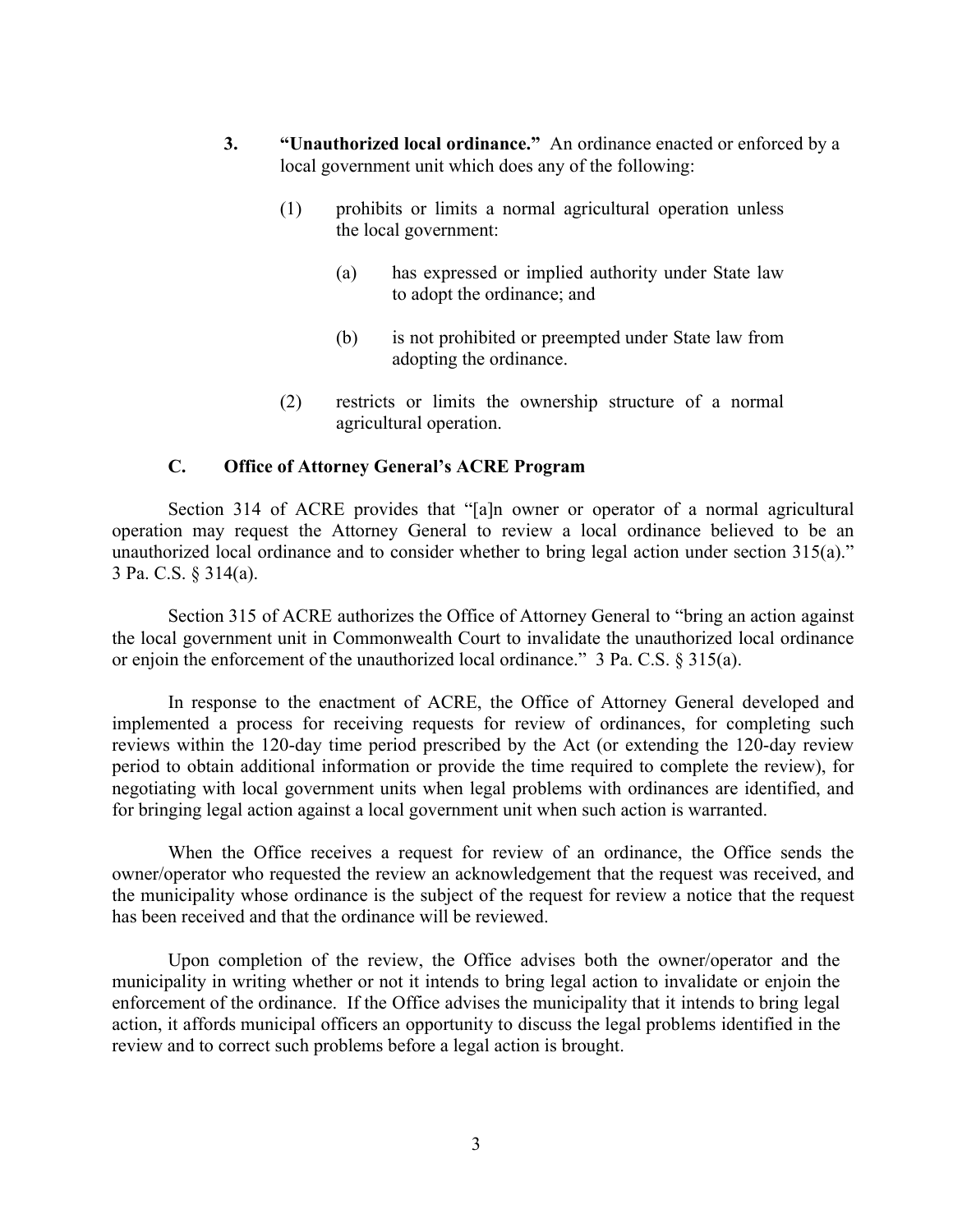The Attorney General's policy in administering the ACRE program is to avoid litigation with municipalities and, instead, negotiate on ordinance amendments to resolve the legal problems with ordinance provisions. The fact that only seven lawsuits have been filed, based on 48 ordinances accepted for review, is a testament to the success of the policy. The recent decisions by the Supreme and Commonwealth Courts, *infra*, have fostered increased efforts by municipalities to negotiate proposed amendments to resolve an ACRE review prior to litigation. The Attorney General has also utilized its resources to educate municipalities and concerned citizens on the Commonwealth's regulation of agricultural operations. The ACRE program is fulfilling the intent of the General Assembly.

#### **D. ACRE Program Statistics**

The statistics for ACRE as of January 14, 2015:

- $\geq 116$  total requests for review received
- $\geq 13$  requests are pending review
- $\geq$  99 requests have been reviewed
- $\geq$  51 denied requests
- $\geq$  48 accepted requests
- $\geq$  2 in litigation
- $\geq 16$  negotiating with townships
- $\geq$  30 resolved
- $\triangleright$  4 withdrawn while review was pending

# **II. STATE STATUTES COMMONLY INVOKED IN AN ACRE REVIEW**

The State statutes and regulations that are considered in an ACRE review of a local ordinance obviously depend on the subject matter the municipality is attempting to regulate with the ordinance. The following is a list of statutes and regulations that are frequently considered when the Attorney General is reviewing a local ordinance to determine if it is an unauthorized local ordinance.

## **A. Municipalities Planning Code, 53 P.S. § 10601,** *et seq.*

The Municipalities Planning Code (MPC) is the legislative enabling act that delineates municipal authority to enact zoning ordinances. One of the purposes of the MPC is "to ensure that municipalities enact zoning ordinances that facilitate the present and future economic viability of existing agricultural operations in this Commonwealth and do not prevent or impede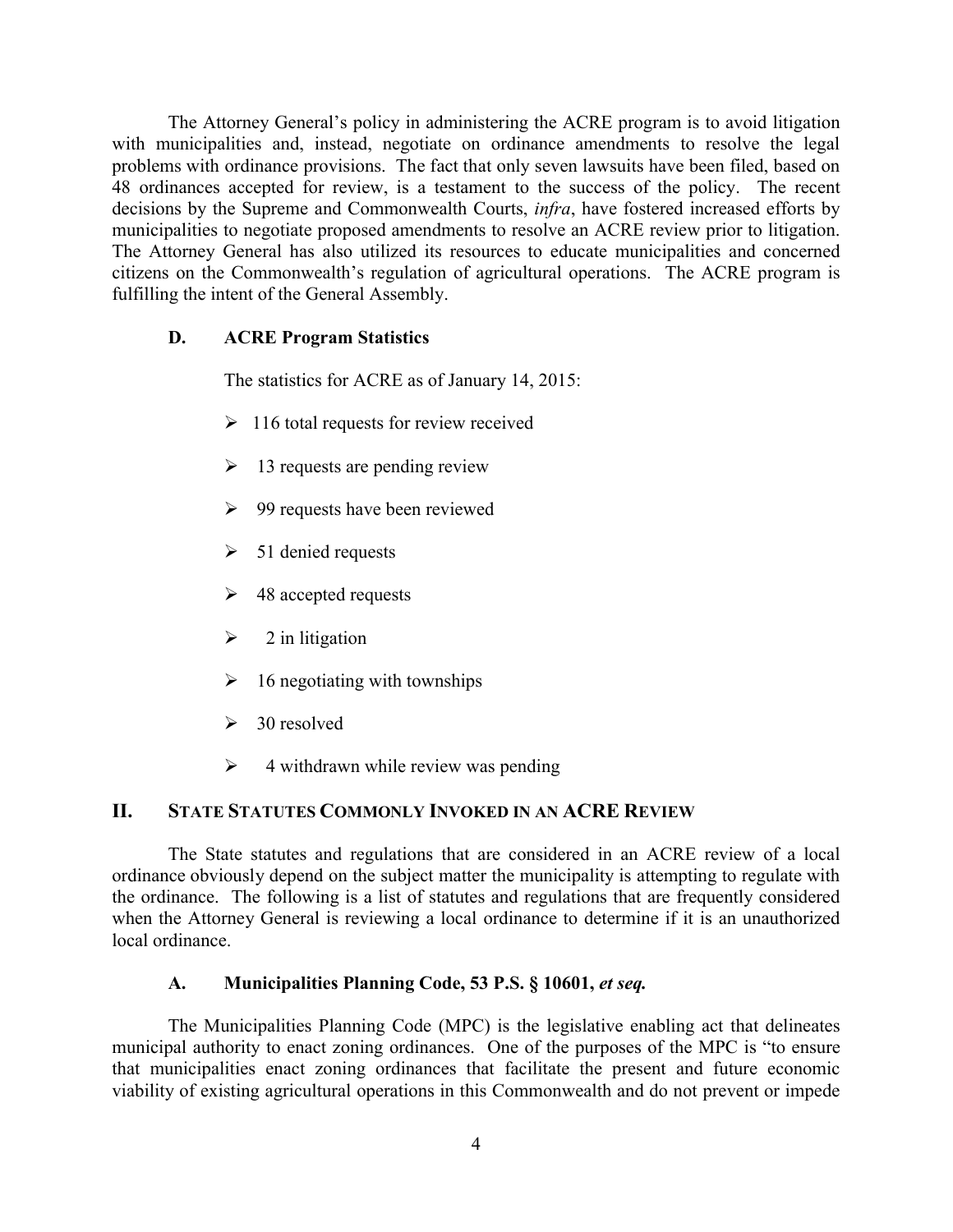the owner or operator's need to change or expand their operations in the future in order to remain viable." 53 P.S. § 10505. To accomplish this purpose, Section 10603 of the MPC sets forth the extent of municipal authority to enact zoning ordinances regulating agricultural operations.

## **1. 53 P.S. § 10603(b)**

A municipality's authority to regulate agricultural operations is limited under Section 10603(b) as follows:

> (b) Zoning ordinances, except to the extent that . . . regulation of activities related to commercial agricultural production would exceed the requirements imposed under the act of May 20, 1993 (P.L. 12, No. 6), known as the "Nutrient Management Act," regardless of whether any agricultural operation within the area to be affected by the ordinance would be a concentrated animal operation as defined by the "Nutrient Management Act," the act of June 30, 1981 (P.L. 128, No. 43), known as the "Agricultural Area Security Law," or the act of June 10, 1982 (P.L. 454, No. 133), entitled "An act protecting agricultural operations from nuisance suits and ordinances under certain circumstances," or that regulation of other activities are preempted by other Federal or State laws may permit, prohibit, regulate, restrict and determine:

53 P.S. § 10603(b) (footnotes omitted).

# **2. 53 P.S. § 10603(f)**

Section 10603(f) limits municipal authority to regulate forestry activities as follows:

(f) Zoning ordinances may not unreasonably restrict forestry activities. To encourage maintenance and management of forested or wooded open space and promote the conduct of forestry as a sound and economically viable use of forested land throughout this Commonwealth, forestry activities, including, but not limited to, timber harvesting, shall be a permitted use by right in all zoning districts in every municipality.

## **3. 53 P.S. § 10603(h)**

Section 10603(h) limits municipal authority to regulate agricultural operations as follows:

(h) Zoning ordinances shall encourage the continuity, development and viability of agricultural operations. Zoning ordinances may not restrict agricultural operations or changes to or expansions of agricultural operations in geographic areas where agriculture has traditionally been present unless the agricultural operation will have a direct adverse effect on the public health and safety.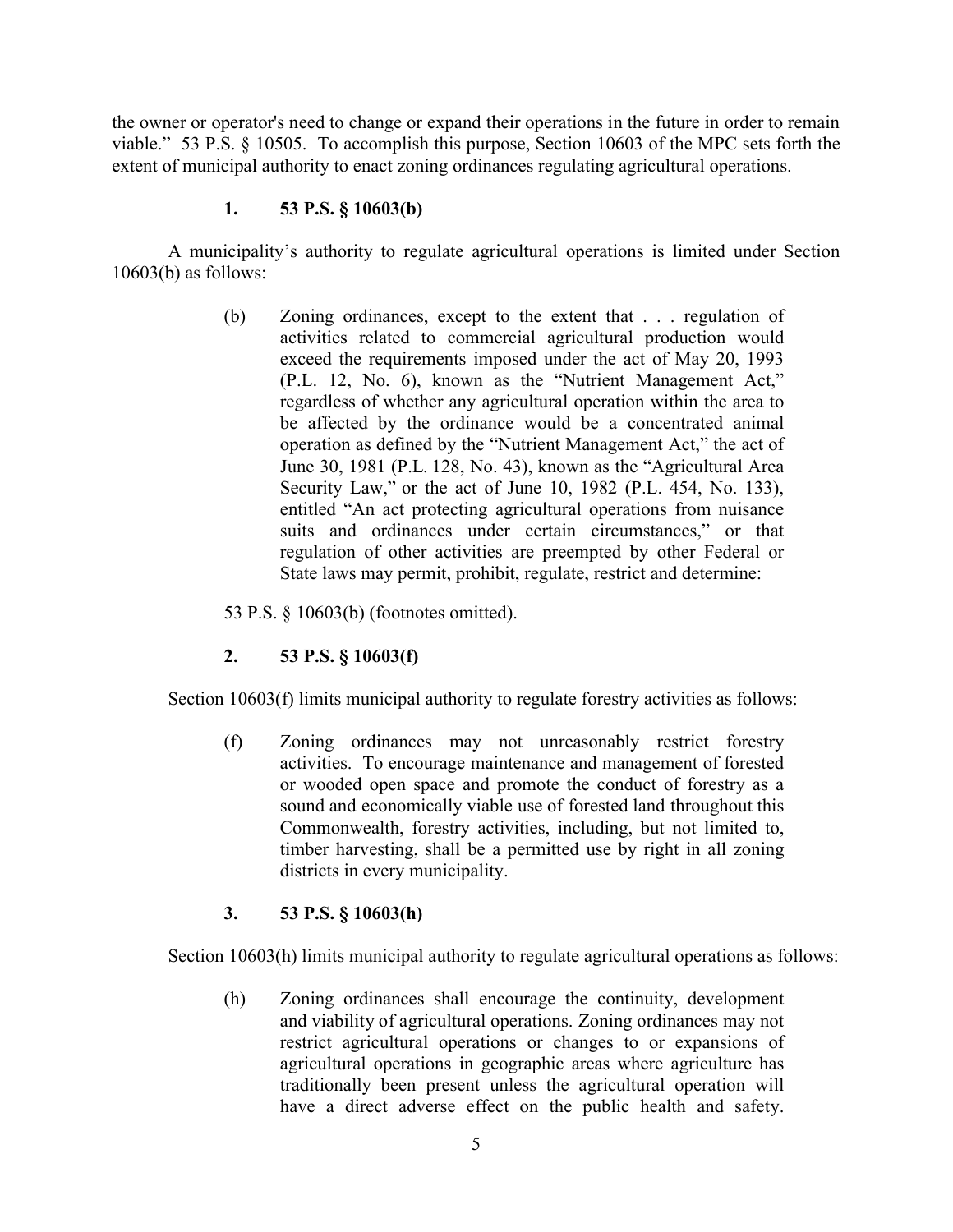Nothing in this subsection shall require a municipality to adopt a zoning ordinance that violates or exceeds the provisions of the act of May 20, 1993 (P.L. 12, No. 6), known as the "Nutrient Management Act," the act of June 30, 1981 (P.L. 128, No. 43), known as the "Agricultural Area Security Law," or the act of June 10, 1982 (P.L. 454, No. 133), entitled "An act protecting agricultural operations from nuisance suits and ordinances under certain circumstances."

#### **B. Nutrient and Odor Management Act, 3 Pa. C.S. § 501,** *et seq***.**

The Nutrient and Odor Management Act (NOMA) is designed to establish uniform standards to manage nutrients and odors on Concentrated Animal Operations and Concentrated Animal Feeding Operations across the Commonwealth. To that end, the NOMA states that "[t]his chapter and its provisions are of Statewide concern and occupy the whole field of regulation regarding nutrient management and odor management, to the exclusion of all local regulations." 3 Pa. C.S. § 519(a). Section 519 of the NOMA also sets forth the following sections on preemption of local ordinances:

- (b) Nutrient management.--No ordinance or regulation of any political subdivision or home rule municipality may prohibit or in any way regulate practices related to the storage, handling or land application of animal manure or nutrients or to the construction, location or operation of facilities used for storage of animal manure or nutrients or practices otherwise regulated by this chapter if the municipal ordinance or regulation is in conflict with this chapter and the regulations or guidelines promulgated under it.
- (c) Odor management.--No ordinance or regulation of a political subdivision or home rule municipality may regulate the management of odors generated from animal housing or manure management facilities regulated by this chapter if the municipal ordinance or regulation is in conflict with this chapter and the regulations or guidelines promulgated under it.
- (d) Stricter requirements.--Nothing in this chapter shall prevent a political subdivision or home rule municipality from adopting and enforcing ordinances or regulations which are consistent with and no more stringent than the requirements of this chapter and the regulations or guidelines promulgated under this chapter. No penalty shall be assessed under any such local ordinance or regulation under this subsection for any violation for which a penalty has been assessed under this chapter.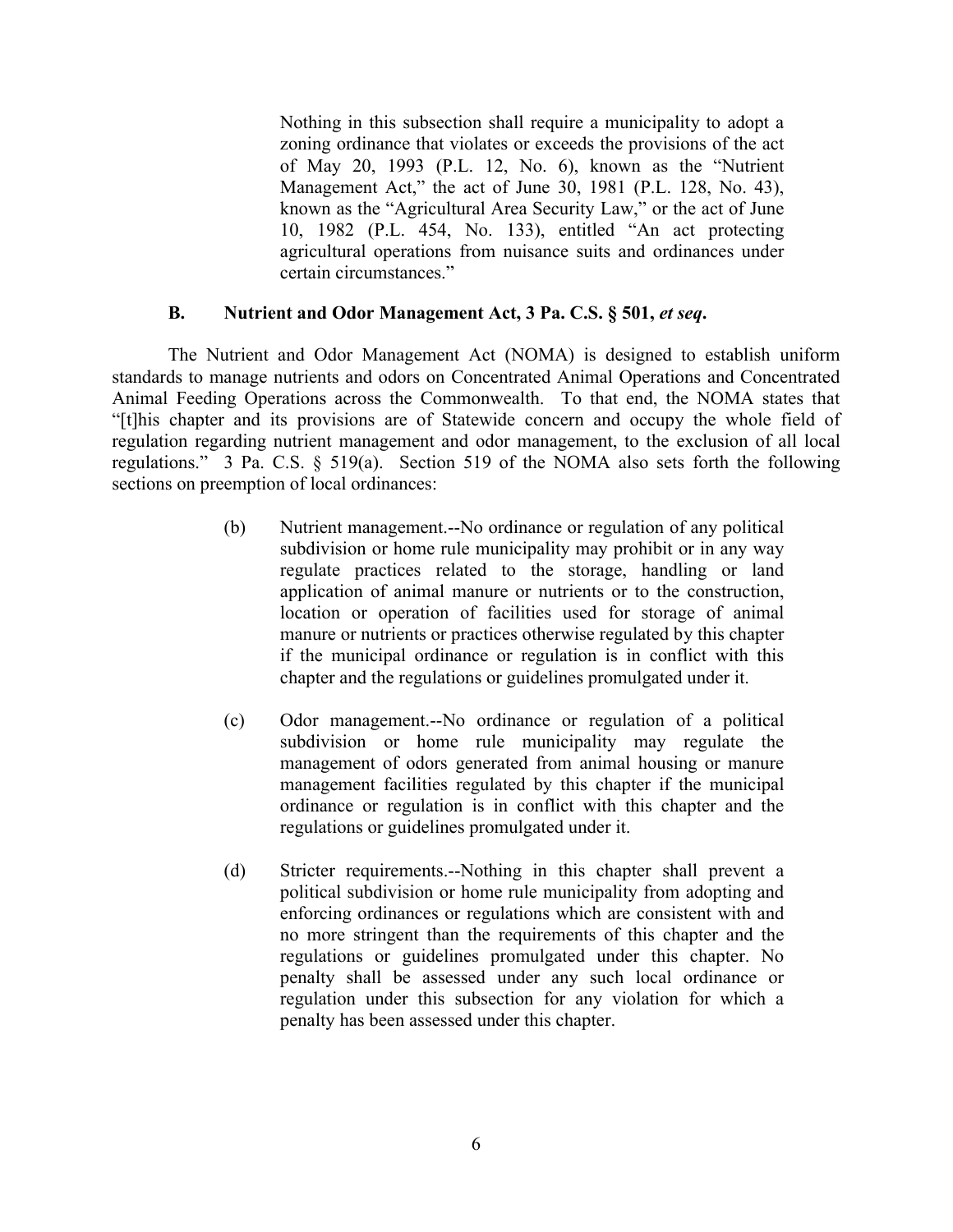## **C. State Conservation Commission's Regulatory Scheme, 25 Pa. Code §§ 83.201,** *et seq***., 83.701,** *et seq***.**

The State Conservation Commission (SCC) is a departmental administrative commission under the concurrent authority of the PA Department of Environmental Protection (DEP) and the PA Department of Agriculture (PDA). The SCC administers and enforces the Nutrient and Odor Management Act Program. SCC promulgated comprehensive nutrient and odor management regulations that provide for preemption of local ordinances.

## **1. Nutrient Management Regulations, 25 Pa. Code § 83.205**

The Nutrient Management Regulations provide for preemption of local ordinances as follows:

- (a) The act and this subchapter are of Statewide concern and occupy the whole field of regulation regarding nutrient management to the exclusion of all local regulations.
- (b) After October 1, 1997, no ordinance or regulation of any political subdivision or home rule municipality may prohibit or in any way regulate practices related to the storage, handling or land application of animal manure or nutrients or to the construction, location or operation of facilities used for storage of animal manure or nutrients or practices otherwise regulated by the act or this subchapter if the municipal ordinance is in conflict with the act and this subchapter.
- (c) Nothing in the act or this subchapter prevents a political subdivision or home rule municipality from adopting and enforcing ordinances or regulations which are consistent with and no more stringent than the requirements of the act and this subchapter.
- (d) No penalty will be assessed under any valid local ordinance or regulation for any violation for which a penalty has been assessed under the act or this subchapter.

## **2. Odor Management Regulations, 25 Pa. Code § 83.705**

The Odor Management Regulations provide for preemption of local ordinances as follows:

- (a) The act and this subchapter are of Statewide concern and occupy the whole field of regulation regarding odor management to the exclusion of all local regulations.
- (b) No ordinance or regulation of a political subdivision or home rule municipality may regulate the management of odors generated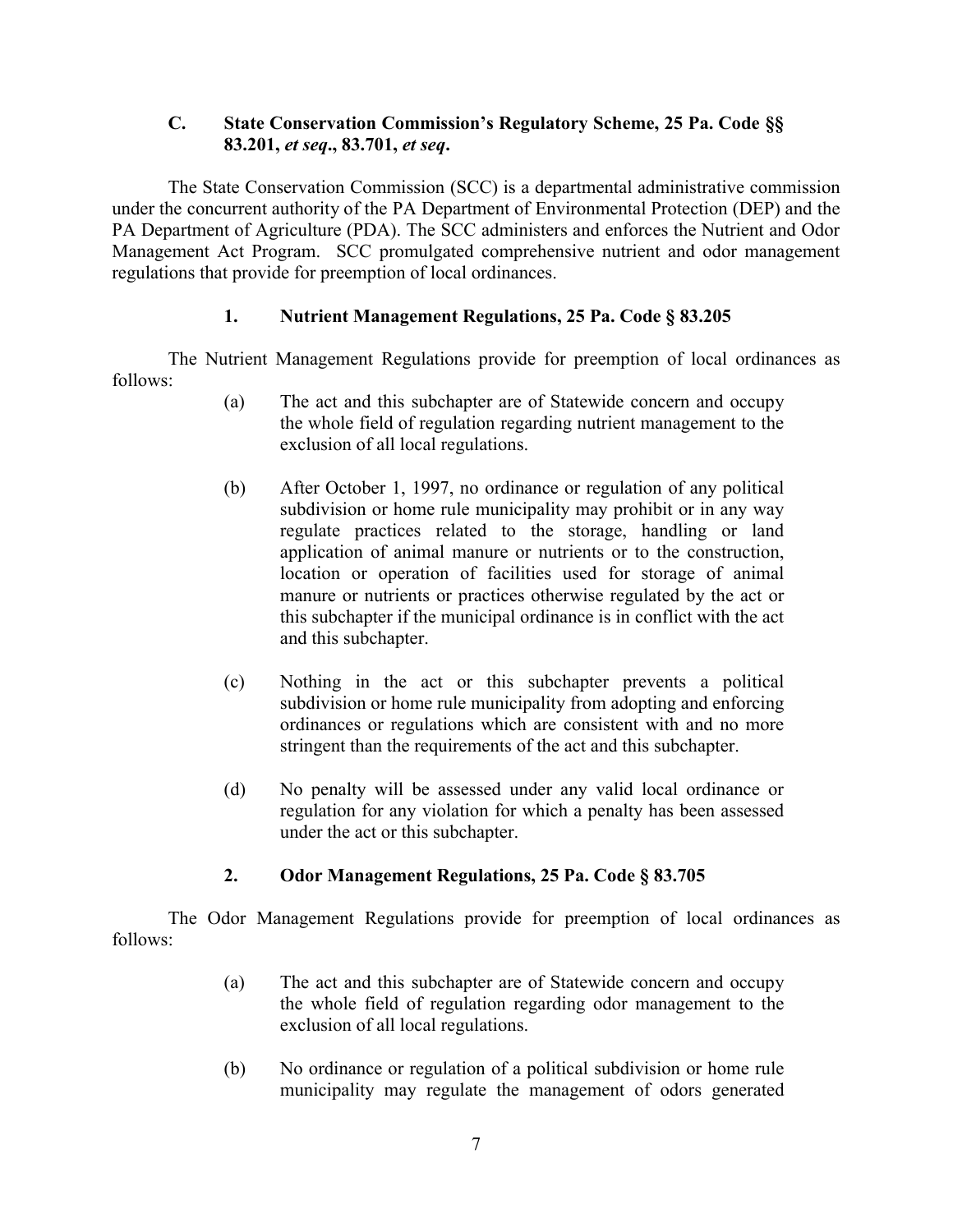from animal housing or manure management facilities regulated by this chapter if the municipal ordinance or regulation is in conflict with this chapter and the regulations or guidelines promulgated under it.

- (c) Nothing in the act or this subchapter prevents a political subdivision or home rule municipality from adopting and enforcing ordinances or regulations which are consistent with and no more stringent than the requirements of the act and this subchapter.
- (d) A penalty may not be assessed under any valid local ordinance or regulation for any violation for which a penalty has been assessed under the act or this subchapter.

#### **D. Department of Environmental Protection's Regulation of Agricultural Operations Pursuant to the Clean Streams Law**

The Department of Environmental Protection (DEP) regulates all agricultural operations that use or produce manure under 25 Pa. Code § 91.36. DEP imposes additional regulatory requirements for Concentrated Animal Feeding Operations pursuant to its National Pollutant Discharge Elimination System Permitting, Monitoring and Compliance regulations under 25 Pa. Code § 92a.1, *et seq*. The DEP's regulatory scheme is designed to establish uniform and comprehensive regulation of agricultural operations to prevent pollution of surface water and groundwater and protect water quality. 35 P.S. § 691.5; 3 Pa. C.S. §§ 502(4), 505.

## **E. Solid Waste Management Act, 35 P.S. § 6018.101,** *et seq***., and DEP's Regulatory Schemes, 25 Pa. Code § 271.101,** *et seq***. and 25 Pa. Code § 287.1,** *et seq***.**

## **1. Beneficial Use of Biosolids by Land Application, 25 Pa. Code § 271.901,** *et seq***.**

The Department of Environmental Protection (DEP) pursuant to its authority under the Solid Waste Management Act (SWMA) and accompanying municipal waste regulations regulates land application of Class A, Class B, and residential septage biosolids, which includes: permit, application, and testing requirements for land application of Class A, Class B, and residential septage biosolids; standards for concentration of pollutants, pathogens, and vector attractants and for sampling, analysis, and monitoring; and authority for the DEP to deny, suspend, modify, or revoke any permit or license and otherwise to enforce the SWMA and DEP regulations. 35 P.S. § 6018.101, *et seq.*; 25 Pa. Code § 271.1, *et seq*.

The Commonwealth Court has interpreted the SWMA and the DEP's municipal waste regulations as preempting local regulation of solid waste management operations to the extent the regulation is inconsistent or in conflict with the SWMA. See, e.g., Commonwealth v. East Brunswick Township, 980 A.2d 720, 733-34 (Pa. Cmwlth. 2009) (explaining that "[r]equirements that are redundant of or stricter than those in the SWMA are preempted");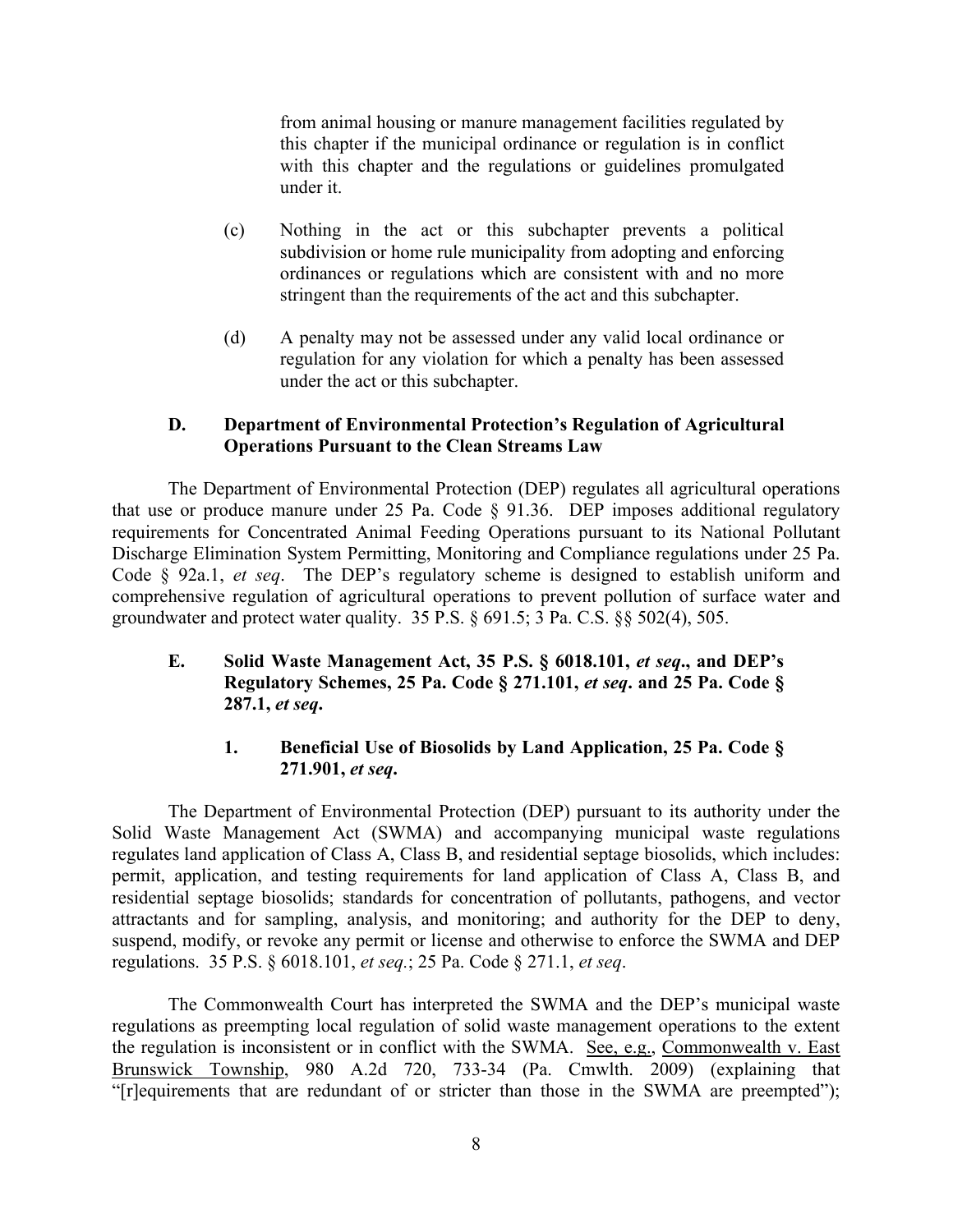Liverpool Township v. Stephens, 900 A.2d 1030, 1037 (Pa. Cmwlth. 2006) (holding that to the extent the ordinance "regulates the application of municipal waste to agricultural land, [it] is preempted.").

## **2. Wastes Used in the Course of Normal Farming Operations, 25 Pa. Code § 287.101,** *et seq***.**

The DEP pursuant to its authority under the Solid Waste Management Act (SWMA) and accompanying residual waste regulations regulates the use of certain wastes used in the course of normal farming operations. 35 P.S. § 6018.101, *et seq.*; 25 Pa. Code § 287.1, *et seq*. The DEP's regulations exempt agricultural operations from permit requirements if they produce or utilize agricultural or food processing wastes in the course of normal farming operations and comply with DEP's best management practice manuals for managing those wastes. 25 Pa. Code § 287.101(b)(1)-(2). DEP also regulates operations managing mushroom wastes and requires compliance with DEP's best practices for environmental protection in the mushroom farm community. Id. § 287.101(1).

## **F. Agricultural Area Security Law, 3 P.S. § 902,** *et seq***.**

The Agricultural Area Security Law (AASL) provides for the creation of agricultural security areas (ASA) to protect and preserve the integrity and economic viability of agriculture in the Commonwealth. 3 P.S. § 902. Once a municipality designates farmland as an ASA, the AASL places unique and significant limitations on the municipality's ability to condemn that land in the future, thus ensuring its preservation. 3 P.S. § 913(a)-(b). Section 911 of the AASL limits municipal authority to regulate agricultural operations within an ASA as follows:

## § 911. Limitation on local regulations

- (a) General rule.—Every municipality or political subdivision within which an agricultural security area is created shall encourage the continuity, development and viability of agriculture within such an area by not enacting local laws or ordinances which would unreasonably restrict farm structures or farm practices within the area in contravention of the purposes of this act unless such restrictions or regulations bear a direct relationship to the public health or safety.
- (b) Public nuisance.—Any municipal or political subdivision law or ordinance defining or prohibiting a public nuisance shall exclude from the definition of such nuisance any agricultural activity or operation conducted using normal farming operations within an agricultural security area as permitted by this act if such agricultural activity or operation does not bear a direct relationship to the public health and safety.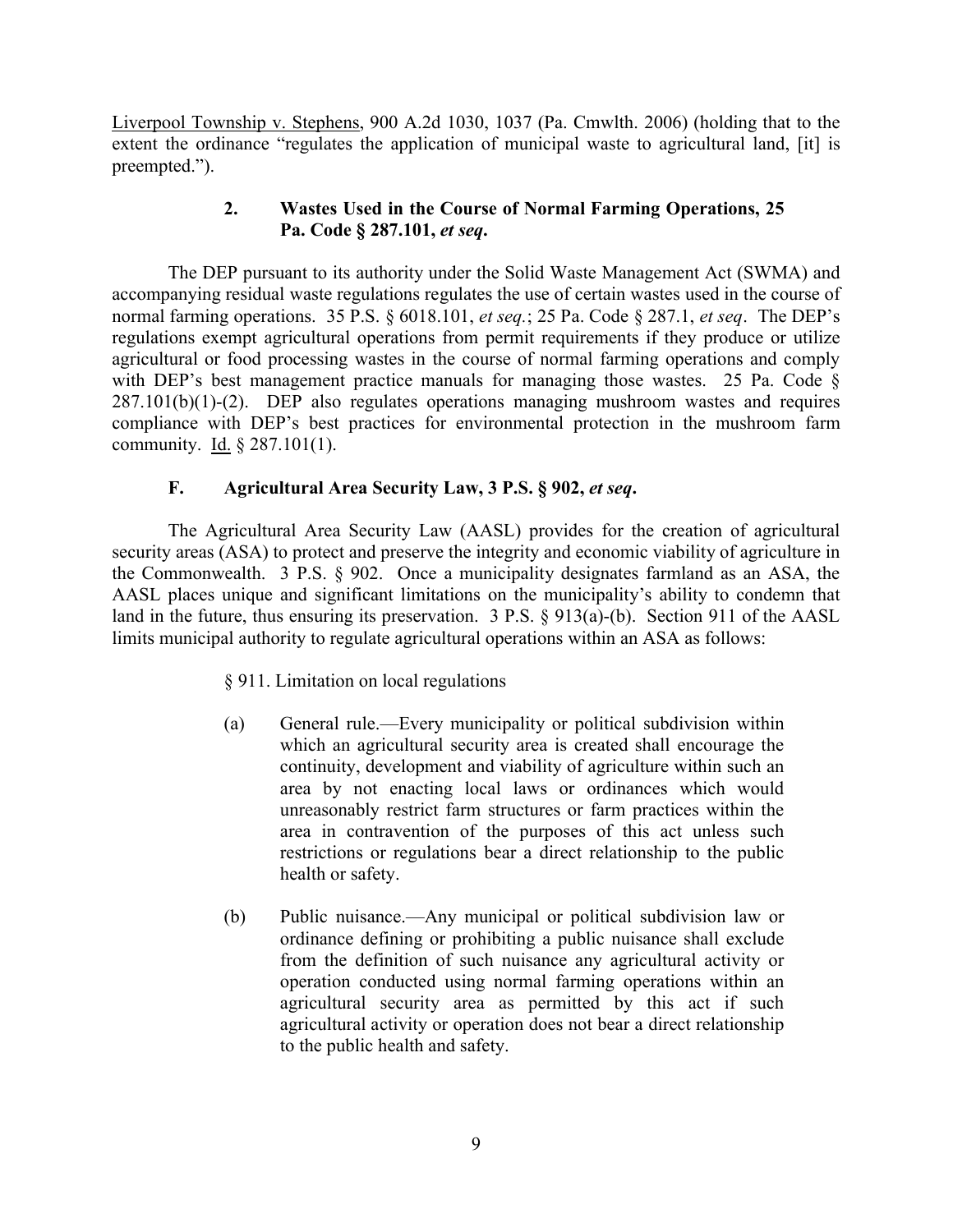#### **G. Right to Farm Act, 3 P.S. § 951,** *et seq***.**

The Right to Farm Act places limitations on municipal authority to regulate agricultural operations in order "to conserve and protect and encourage the development and improvement of [the Commonwealth's] agricultural land for the production of food and other agricultural products." 3 P.S. § 951. Section 953 of the Right to Farm Act places limits on local ordinances as follows:

#### § 953. Limitation on local ordinances

- (a) Every municipality shall encourage the continuity, development and viability of agricultural operations within its jurisdiction. Every municipality that defines or prohibits a public nuisance shall exclude from the definition of such nuisance any agricultural operation conducted in accordance with normal agricultural operations so long as the agricultural operation does not have a direct adverse effect on the public health and safety.
- (b) Direct commercial sales of agricultural commodities upon property owned or operated by a landowner who produces not less than 50% of the commodities sold shall be authorized, notwithstanding municipal ordinance, public nuisance or zoning prohibitions. Such direct sales shall be authorized without regard to the 50% limitation under circumstances of crop failure due to reasons beyond the control of the landowner.

#### **H. Domestic Animal Law, 3 Pa. C.S. § 2301,** *et seq***.**

The Domestic Animal Law (DAL) authorizes and regulates the permissible methods for the disposal of dead domestic animals and animal wastes, which includes farm animal mortalities and wastes on an agricultural operation. The DAL preempts any ordinances that pertain to the procedures for disposal of dead domestic animals.

#### **1. 3 Pa. C.S. § 2352 — Disposal of dead domestic animals**

- (a) Requirements.--The following requirements shall be met regarding the disposal of the bodies of dead domestic animals:
	- \* \* \* \*
	- (4) Dead domestic animals, parts of dead domestic animals, offal and animal waste shall be disposed of only in accordance with one of the following methods or a method hereafter approved by the department: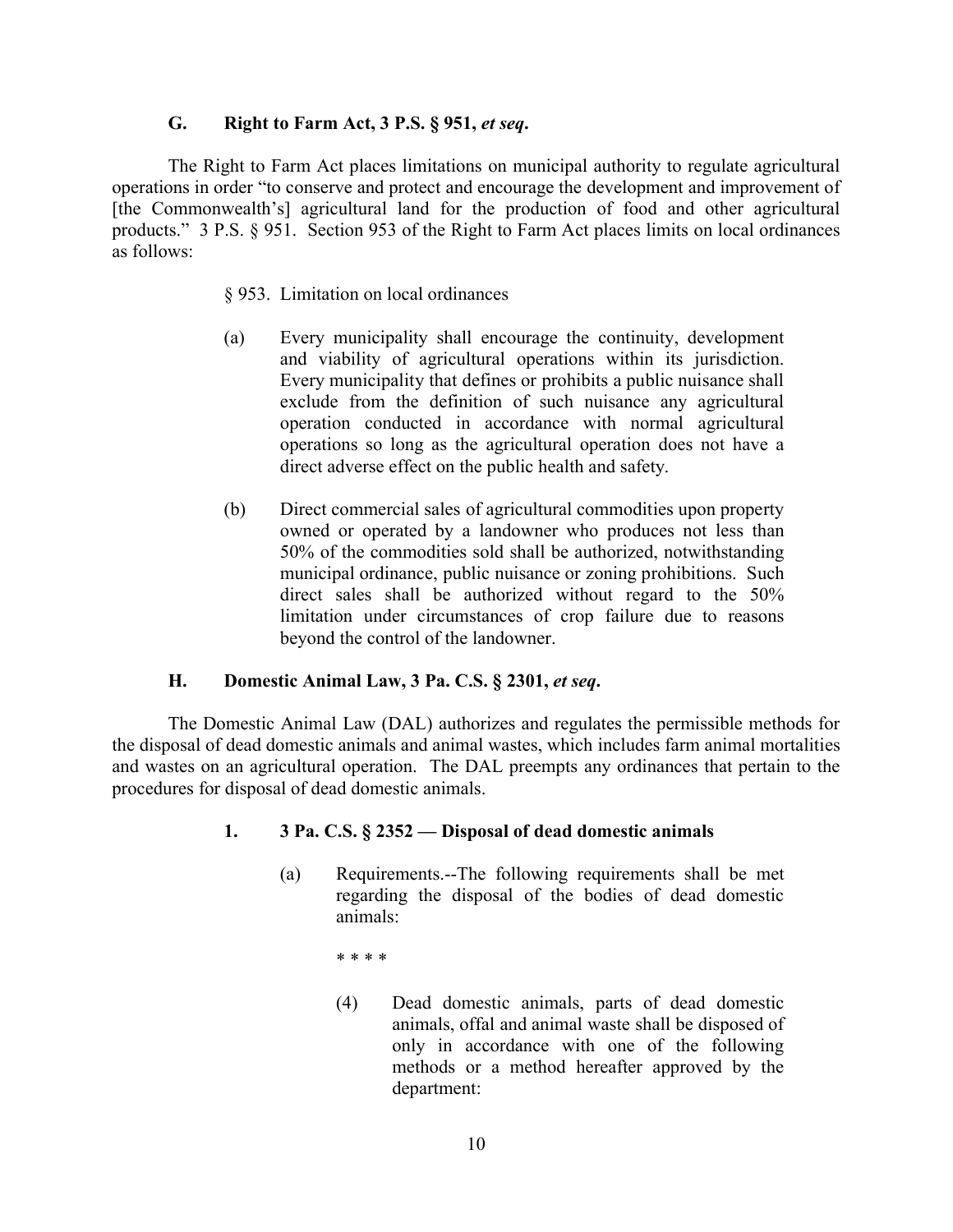- (i) Burial in accordance with regulations governing water quality.
- (ii) Incineration in accordance with regulations governing air quality.
- (iii) Processing by rendering, fermenting, composting or other method according to procedures and product safety standards established by the department.

#### **2. 3 Pa. C.S. § 2389 — Preemption of local laws and regulations**

This chapter and its provisions are of Statewide concern and shall have eminence over any ordinances, resolutions and regulations of political subdivisions which pertain to transmissible diseases of domestic animals as defined in this chapter; the whole field of regulation regarding the identification of domestic animals; the detection, containment or eradication of dangerous transmissible diseases and hazardous substances; the licensure of domestic animal or dead domestic animal dealers, agents and haulers; the procedure for disposal of dead domestic animals and domestic animal waste; the procedure for the slaughter and processing of domestic animals; humane husbandry practices and the licensure and conditions of garbage feeding businesses.

#### **I. Air Pollution Control Act, 35 P.S. § 4001,** *et seq***.**

The Air Pollution Control Act excludes operations engaged in the "production of agricultural commodities" from State air contaminant and air pollution regulations. 35 P.S. § 4004.1. The "production of agricultural commodities" is broadly defined to include all forms of agricultural operations. Id.  $\S$  4004.1(b)(1)-(4).

#### **J. Water Resources Planning Act, 27 Pa. C.S. § 3101,** *et seq***., and Department of Environmental Protection's Regulatory Scheme, 25 Pa. Code § 110,** *et seq***.**

The Department of Environmental Protection (DEP) pursuant to its authority under the Water Resources Planning Act (WRPA) and accompanying regulations establishes the framework for water withdrawal and use registration, monitoring, record-keeping and reporting requirements. 27 Pa. C.S. §§ 3118, 3131, 3133-34; 25 Pa. Code § 110. The WRPA explicitly prohibits political subdivisions from regulating the allocation of water resources and the conditions of water withdraw. Section 3136(b) provides that "no political subdivision shall have any power to allocate water resources or to regulate the location, amount, timing, terms or conditions of any water withdrawal by any person."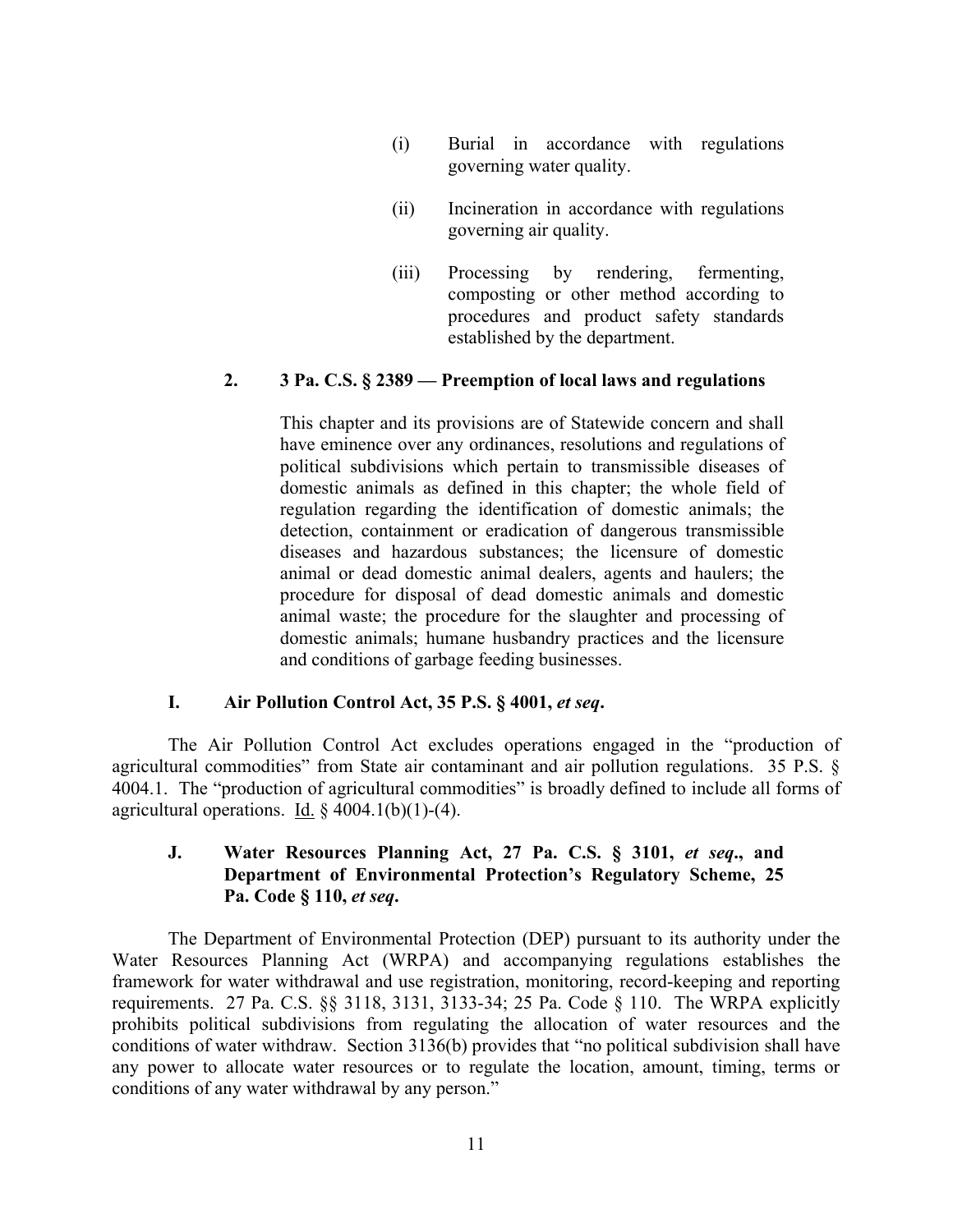#### **III. ACRE ACTIONS FILED BY THE ATTORNEY GENERAL**

To date, the Attorney General has filed seven ACRE actions against municipalities to invalidate and enjoin the enforcement of an unauthorized ordinance. ACRE actions are brought in the Commonwealth Court under its original jurisdiction. 3 Pa. C.S. § 315(a). Currently, there are two of those seven actions that remain active.

#### **A. Commonwealth v. Lower Oxford Township, No. 359 M.D. 2006**

The Attorney General commenced an action against Lower Oxford Township by filing a Petition for Review to challenge ordinance provisions regulating composting activities on mushroom farm operations. Lower Oxford Township filed preliminary objections contending that section 313(b) of ACRE provides that ordinances existing prior to the enactment of ACRE must be enforced by a township before the Attorney General can bring an ACRE action to challenge the ordinance. Based on this contention, the Township claimed that the Attorney General lacked authority to bring an action under ACRE without alleging that Lower Oxford Township acted to enforce the challenged provisions of the pre-existing ordinance.

Section 313(b) of ACRE states as follows:

(b) Existing local ordinances. – This chapter shall apply to the enforcement of local ordinances existing on the effective date of this section and to the enactment or enforcement of local ordinances enacted on or after the effective date of this section.

The Commonwealth Court sustained this preliminary objection by interpreting section 313(b) to require that the Attorney General "must aver facts in the Petition to indicate that Lower Oxford has attempted to enforce the challenged provisions of the Ordinance" in order to state a cause of action under ACRE to challenge ordinances that existed prior to the enactment of ACRE. Commonwealth v. Lower Oxford Township, 915 A.2d 685, 688-89 (Pa. Cmwlth. 2006).

The Attorney General appealed the Commonwealth Court's decision to the Supreme Court. See subsection D below for discussion on results of the appeal.

#### **B. Commonwealth v. Heidelberg Township, et al., No. 357 M.D. 2006**

The Attorney General commenced an action against Heidelberg Township, North Heidelberg Township, Borough of Robesonia, Borough of Womelsdorf (hereinafter "Heidelberg Township") by filing a Petition for Review to challenge their joint ordinance provisions regulating "intensive raising of livestock or poultry." Heidelberg Township filed preliminary objections claiming the Attorney General failed to state a cause of action under ACRE based on the same argument presented by Lower Oxford Township that section 313(b) of ACRE requires the Attorney General to allege the township acted to enforce the pre-existing ordinance.

On the same day as its published decision in Lower Oxford Township, the Commonwealth Court issued an unreported decision in Heidelberg Township sustaining the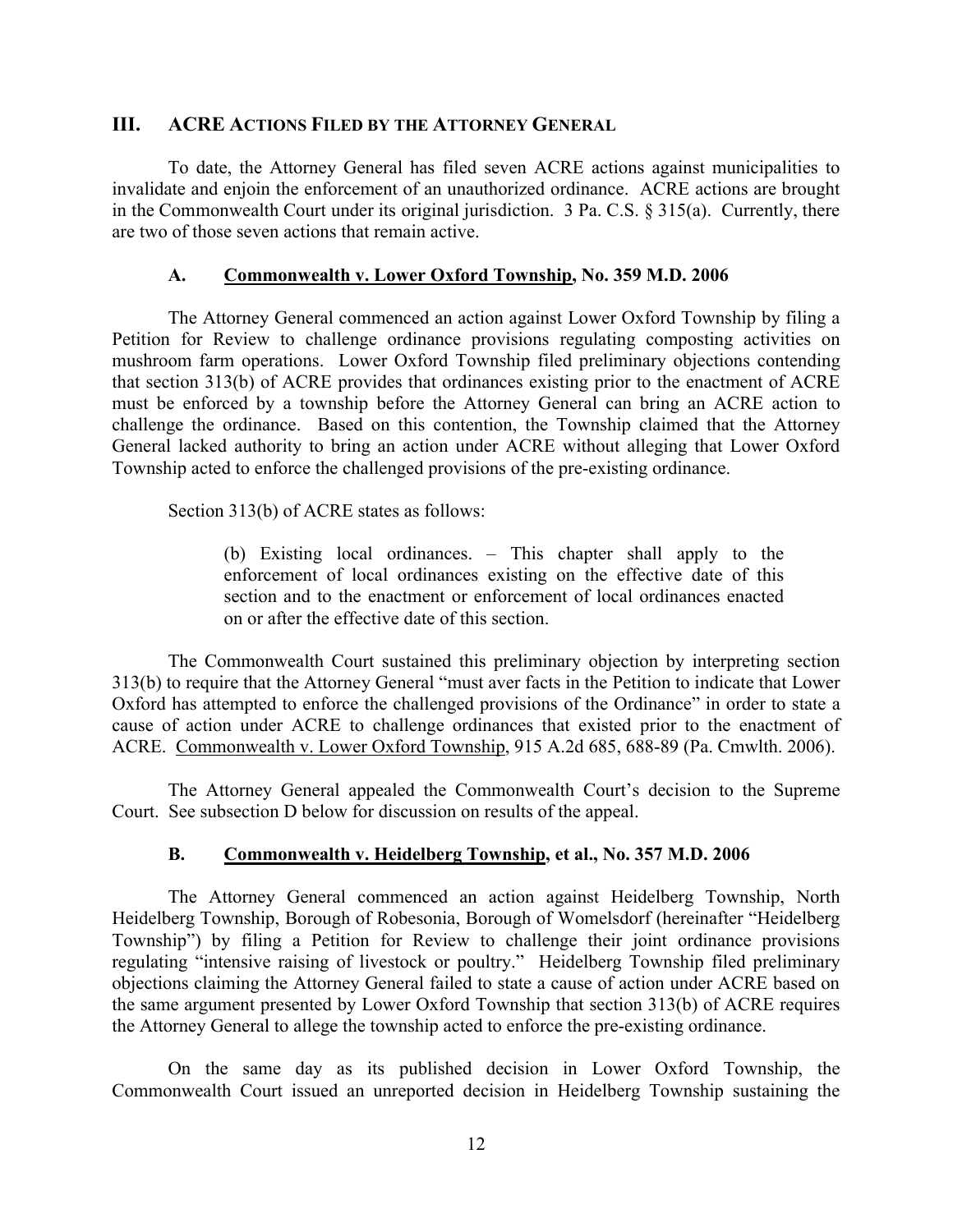preliminary objection based on its interpretation that section 313(b) requires a township to enforce a pre-existing ordinance before the Attorney General can challenge it under ACRE. Commonwealth v. Heidelberg Township, No. 357 M.D. 2006, Mem. Op. (Pa. Cmwlth. Dec. 12, 2006).

The Attorney General appealed the Commonwealth Court's decision to the Supreme Court. See subsection D below for discussion on results of the appeal.

#### **C. Commonwealth v. Locust Township, No. 358 M.D. 2006**

The Attorney General commenced an action against Locust Township by filing a Petition for Review to challenge ordinance provisions regulating "intensive animal agriculture." Locust Township filed preliminary objections claiming the Attorney General failed to state a cause of action under ACRE based on the same argument presented by Lower Oxford Township that section 313(b) of ACRE requires the Attorney General to allege the township acted to enforce a pre-existing ordinance. Locust Township also argued that the Attorney General must challenge the validity of a land use ordinance before the township's zoning hearing board and not the Commonwealth Court pursuant to the Municipalities Planning Code (MPC).

The Commonwealth Court sustained the preliminary objection based on its interpretation that section 313(b) requires a township to enforce a pre-existing ordinance before the Attorney General can challenge it under ACRE. Commonwealth v. Locust Township, 915 A.2d 738, 742 (Pa. Cmwlth. 2007).

The Commonwealth Court overruled the preliminary objection that the Attorney General must bring a challenge to a land use ordinance before a township's zoning hearing board. Id. at 7441-42. The court held that it had subject matter jurisdiction over the Attorney General's original jurisdiction action pursuant to the authority and jurisdiction established by ACRE and the Judicial Code. Id.

Both parties appealed the Commonwealth Court's decision to the Supreme Court. See subsection D below for discussion on results of the appeal.

#### **D. Appeals in Lower Oxford Township, Heidelberg Township, and Locust Township**

## **1. Lower Oxford Township and Heidelberg Township Consolidated on Appeal**

On November 21, 2007, the Supreme Court issued a per curiam order affirming the Commonwealth Court's decision in Lower Oxford Township and Heidelberg Township. Commonwealth v. Heidelberg Township, 934 A.2d 699 (Pa. 2007). Justice Saylor filed a dissenting statement in which Justices Eakin and Baer joined. Id.

The Attorney General filed a Petition for Reconsideration, which was held by the Court pending a decision in the Locust Township appeal.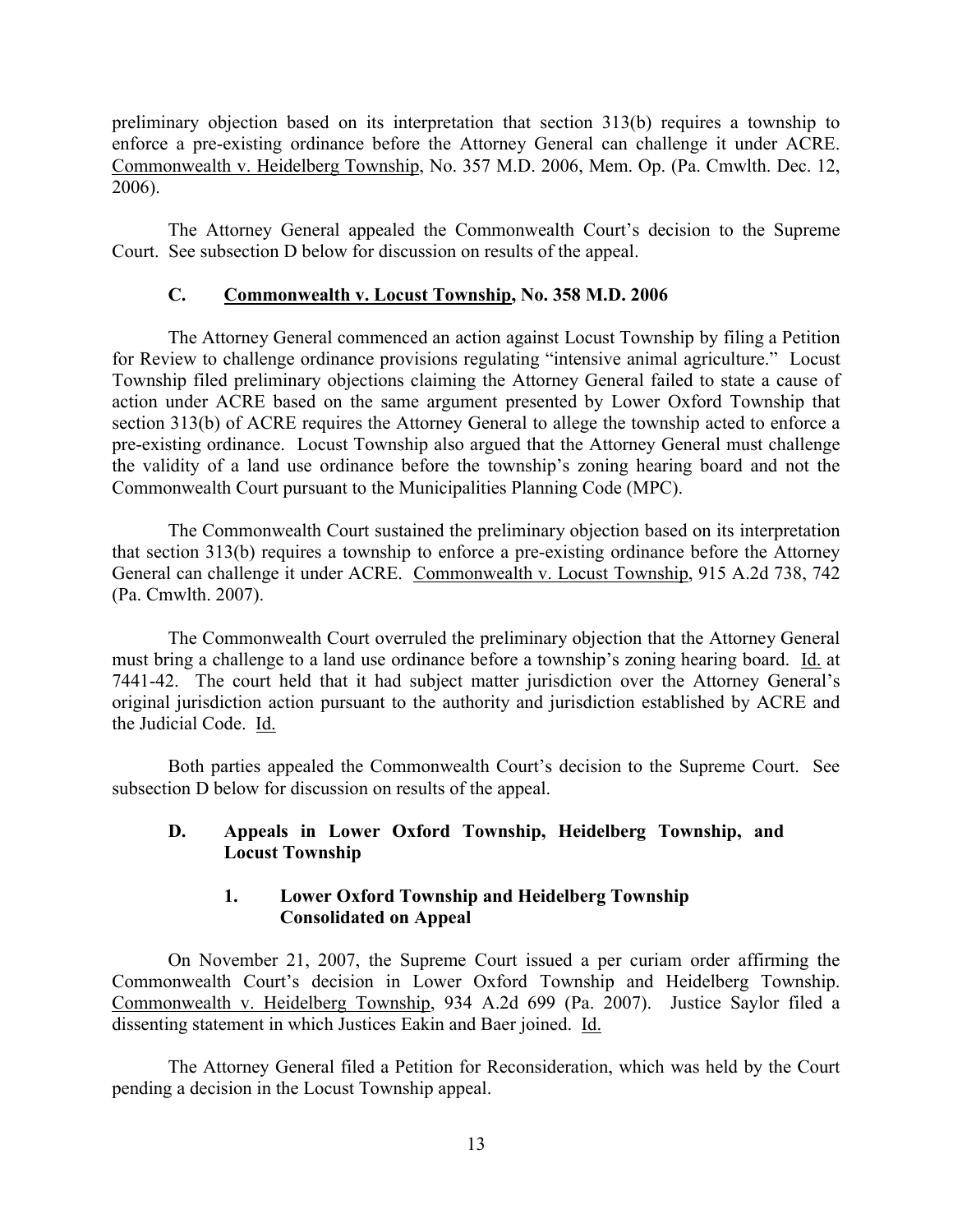In the Locust Township appeal, as discussed further below, the Supreme Court reversed the Commonwealth Court's holding that section 313(b) required a township to enforce a preexisting ordinance before the Attorney General can challenge it under ACRE. Commonwealth v. Locust Township, 968 A.2d 1263 (Pa. 2009). Subsequently, the Supreme Court issued a per curiam order in the consolidated Heidelberg and Lower Oxford Township appeals granting the petition for reconsideration, vacating the Court's November 21, 2007, per curiam order, and reversing the Commonwealth Court's order sustaining the preliminary objections based on the Court's opinion in Locust Township.

#### **2. Locust Township Appeal**

Following oral argument, the Supreme Court issued a decision on April 29, 2009, that affirmed in part and reversed in part the Commonwealth Court's decision. Commonwealth v. Locust Township, 968 A.2d 1263 (Pa. 2009).

The Court reversed the Commonwealth Court's holding that "an ordinance that pre-dates the effective date of ACRE cannot be challenged before a local municipality attempts to enforce it." Id. at 1271. The Court engaged in a statutory construction analysis of sections 313, 314, and 315 of ACRE. Upon reviewing the plain language of ACRE, the Court stated that it "believ[ed] that the statute is unambiguous with regard to when the Attorney General may bring an action to challenge an unauthorized local ordinance." Id. at 1273. "The Attorney General is not constrained in any way to seek invalidation only of unauthorized local ordinances which are newly adopted or enforced; to the contrary, the Attorney General is explicitly empowered to invalidate enacted local ordinances without regard to enforcement." Id. at 1274. Accordingly, the Court held that the "Commonwealth Court erred in requiring [the Attorney General] to wait for the Township to attempt to enforce the Ordinance before the Attorney General could challenge it in the Commonwealth Court." Id. at 1275.

The Court affirmed the Commonwealth Court's decision that it had subject matter jurisdiction over the Attorney General's original jurisdiction ACRE action. Id. at 1271. The Court rejected Locust Township's argument that the Attorney General acts on behalf of a local property owner in challenging an ordinance under ACRE and is thus required to bring such challenge before the zoning hearing board pursuant to the MPC. As explained by the Court:

This position misconstrues the nature of the Attorney General's action. Although Section 314(a) of ACRE provides that a farmer may request the Attorney General to review a local ordinance, such review is not a necessary prerequisite to the Attorney General's action. If the Attorney General decides to exercise its discretion and mount a challenge to an ordinance in the Commonwealth Court, it is not acting on behalf of the landowner; rather, it is acting in its own right, as the official charged with administering the program established by Chapter three, in order to defend and maintain the Commonwealth's interest in limiting local regulation of agriculture.

Id. at 1271.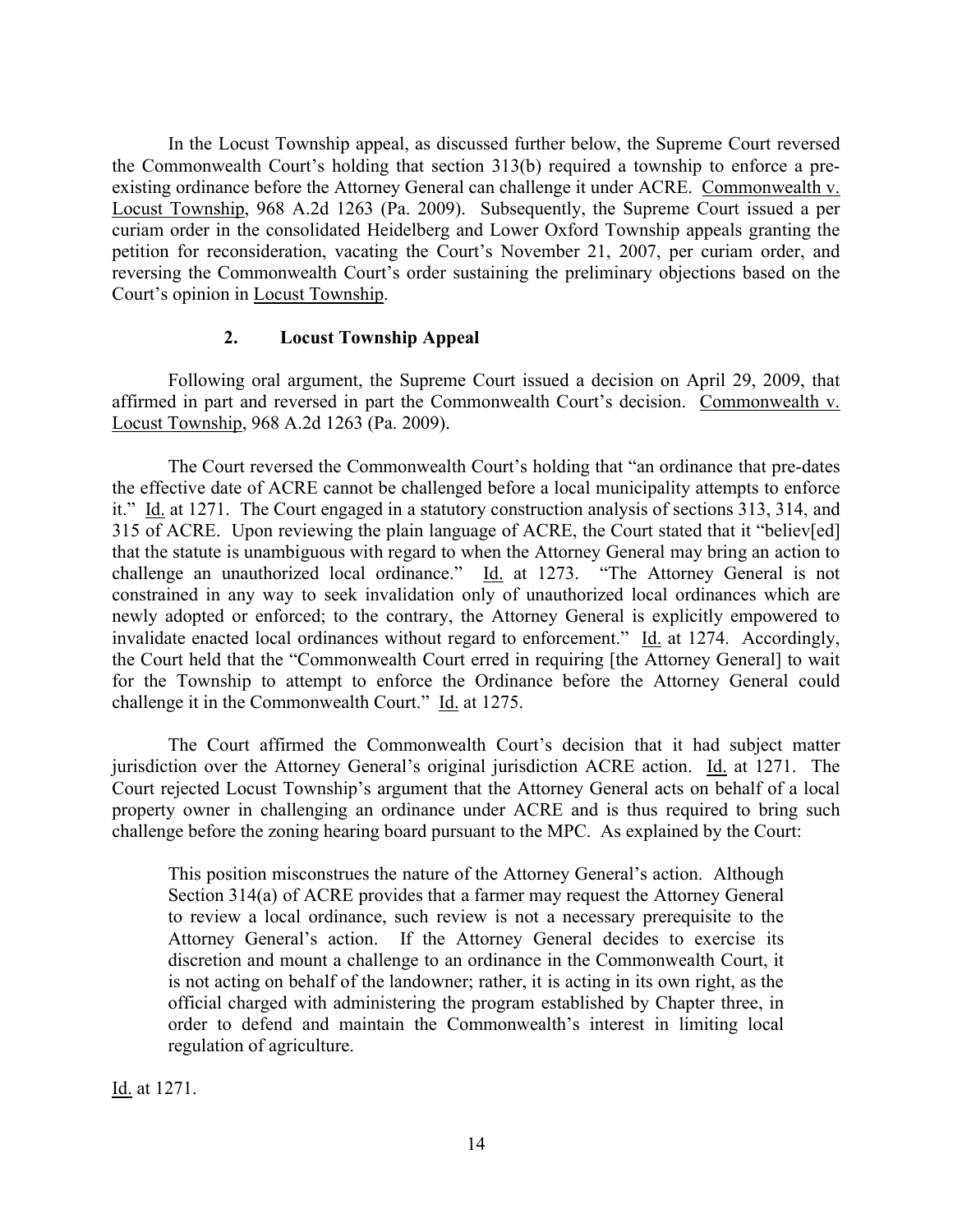#### **E. Procedural Posture of Lower Oxford Township, Heidelberg Township, and Locust Township**

#### **1. Lower Oxford Township**

As stated above, the Attorney General commenced an action against Lower Oxford Township by filing a Petition for Review to challenge ordinance provisions regulating composting activities on mushroom farm operations. After the Supreme Court decision discussed above, the Attorney General negotiated with Lower Oxford Township on ordinance amendments. Lower Oxford Township enacted the ordinance amendments to resolve the legal problems with the ordinance and the Attorney General withdrew the lawsuit in July 2011.

#### **2. Heidelberg Township**

As stated above, the Attorney General commenced an action against Heidelberg Township, North Heidelberg Township, Borough of Robesonia, Borough of Womelsdorf (hereinafter "Heidelberg Township") by filing a Petition for Review to challenge their joint ordinance provisions regulating "intensive raising of livestock or poultry." In 2011, the Attorney General filed an Amended Petition for Review and the parties are currently negotiating to resolve the action through ordinance amendments to resolve the legal problems with the ordinance.

## **3. Locust Township**

As stated above, the Attorney General commenced an action against Locust Township by filing a Petition for Review to challenge ordinance provisions regulating "intensive animal agriculture." In May 2011, the Attorney General filed a Motion for Summary Judgment. On July 17, 2012, the Commonwealth Court issued an en banc decision granting in part and denying in part the Attorney General's summary judgment. Commonwealth v. Locust Township, 49 A.3d 502 (2012) (en banc).

Locust Township's zoning ordinance defines "intensive animal agriculture" as "the keeping, housing, confining, raising, feeding, production, or other maintaining of livestock or poultry animals when, on an annualized basis, there exists more than 150 Animal Equivalent Units (A.E.U.'s) on the agricultural operation, regardless of the actual acreage owned, used, or otherwise available to the agricultural operation." Id. at 505. The definition also specifically includes Concentrated Animal Operations (CAOs) and Concentrated Animal Feeding Operations (CAFOs). The zoning ordinance allows intensive animal agriculture in the rural agricultural zone by special exception. Locust Township imposed numerous conditions in order to obtain a special exception to engage in intensive animal agriculture. The Attorney General challenged both the definition of intensive agriculture and many of the conditions imposed to obtain a special exception as preempted or prohibited by ACRE, the Nutrient and Odor Management Act (NOMA), Agricultural Area Security Law (AASL), Municipalities Planning Code (MPC), Water Resources Planning Act (WRPA), and Right to Farm Act (RTFA).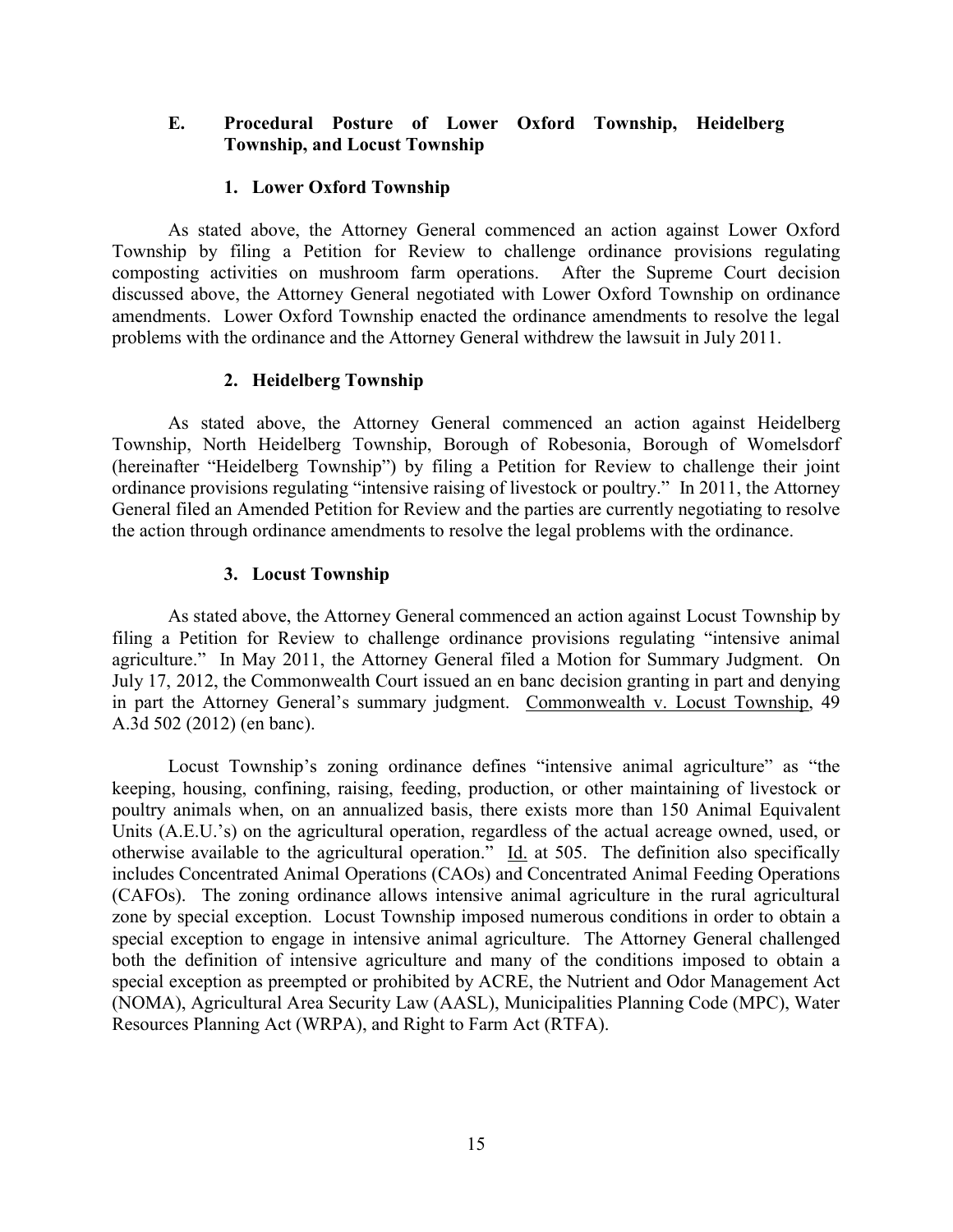The Attorney General contended that the requirement under the ordinance for submission of a site plan was preempted by NOMA because it duplicated and exceeded the NOMA regulations which require CAOs and CAFOs to submit site-specific information. Id. at 508. The court held that a requirement for a site plan for a proposed operation was not preempted by the NOMA because "[e]ach serves a separate purpose with independent legal significance." Id.

Under the ordinance, an intensive animal agriculture operation is required to submit an emergency contingency plan and an odor management plan. The Attorney General argued that these requirements are preempted because they duplicate and exceed the NOMA requirements. Locust Township contended that it was only imposing these requirements on smaller farm operations that are not regulated by the NOMA, thus they are not preempted by the NOMA. The court rejected the Township's argument because the NOMA provides that smaller farm operations can voluntarily comply with the NOMA, thus the Township was imposing mandatory requirements on smaller farm operations that the General Assembly had decided should only be voluntary. Specifically, the court explained that:

By requiring farms too small to meet the definition of CAO or CAFO to submit and implement emergency response and nutrient management plans or proposals similar in type and scope to what is required under the NOMA, the Township attempts to make mandatory what the General Assembly had already decided must be voluntary. In this regard, Section 503(f) and (j) are in conflict with the NOMA and, thus, are preempted pursuant to Section 519 of the NOMA.

Id. at 511. The court granted summary judgment in favor of the Attorney General and declared these ordinance provisions invalid.

The Attorney General contended that the NOMA prohibited or preempted the requirement under the ordinance for a minimum setback of 500 feet for intensive animal agriculture operations. Id. 512. The court opined that this setback requirement exceeded the most stringent setback requirement of 300 feet under the NOMA. Id. Thus, the court held the NOMA preempts setback requirements that exceed those under the Act and the setback requirement also exceeded the Township's authority under the Municipalities Planning Code. Id. at 512, 517. The court granted summary judgment in favor of the Attorney General and declared the setback provisions invalid.

Finally, the Attorney General challenged the ordinance requirements for intensive animal agriculture operations "which are expected to consume 10,000 gallons or more of water per day" to register with the Susquehanna River Basin Commission as a Consumptive Water Use; submit a comprehensive water impact study prepared by a hydrologist holding a Ph.D.; and to meter, measure and record in a bound log book the amount of water actually used on a daily basis, which log book must be available to the Township for inspection. Id. at 513. The Attorney General contended that these requirements were preempted by the WRPA, which regulates water withdrawal and use and establishes registration, monitoring, record-keeping and reporting requirements. The Township countered that it had the power pursuant to the MPC to impose the water use requirements. The court rejected the Township's argument and explained that "[w]hile the MPC does provide municipalities with the authority to consider water supply in regulating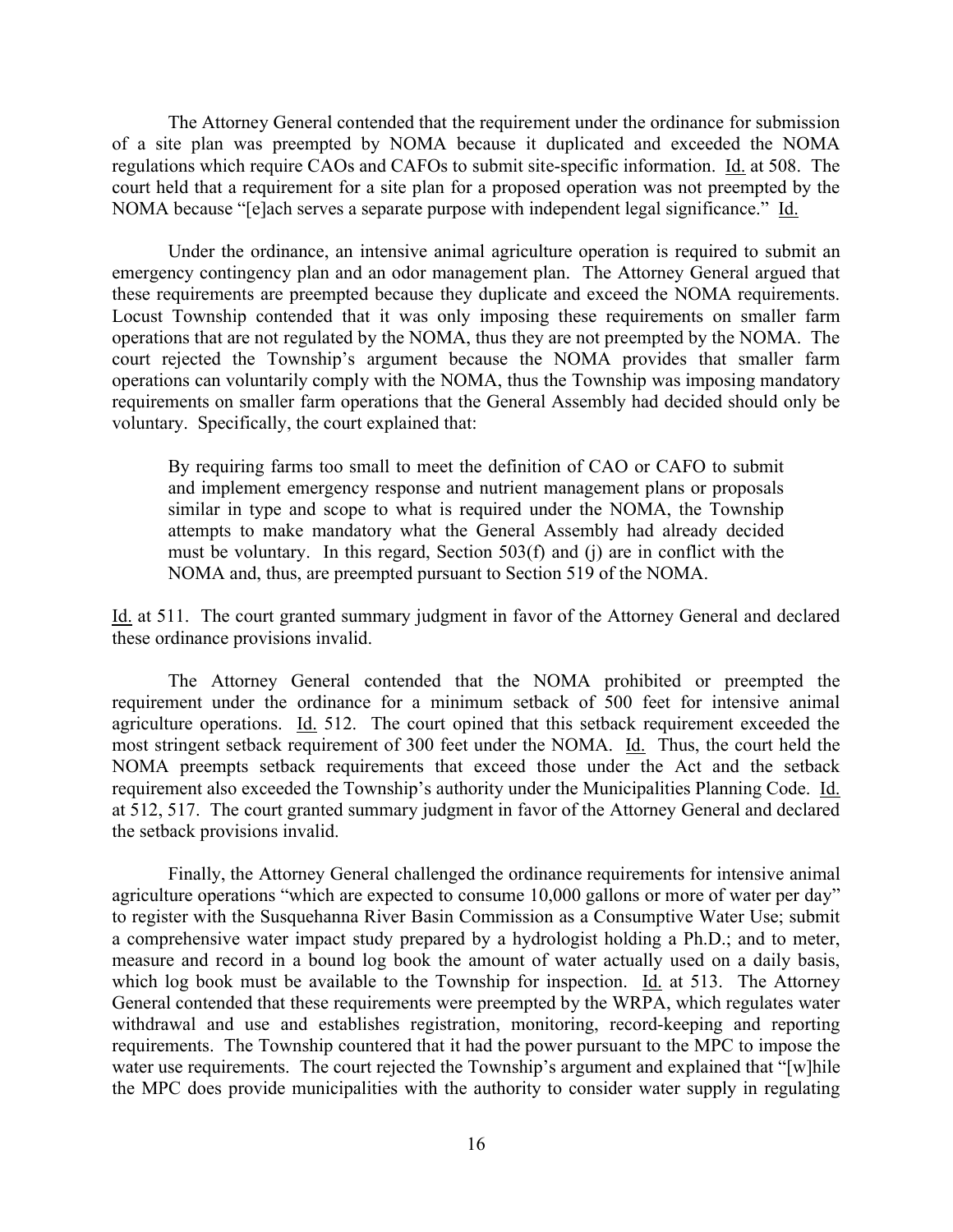land use, it does not authorize municipalities to impose water withdrawal and use requirements on agricultural uses." Id. at 514. The court held that the ordinance requirements were preempted by the WRPA because "its requirements, particularly the water impact study requirement, far exceed the requirements of the WRPA." Id. The court granted summary judgment in favor of the Attorney General and declared the water use provisions invalid.

There are several challenges made by the Attorney General that were undecided by the court following its ruling on summary judgment and the Attorney General will continue to litigate those challenges.

#### **F. Commonwealth v. Richmond Township, No. 360 M.D. 2006**

The Attorney General commenced an action against Richmond Township by filing a Petition for Review to challenge ordinance provisions regulating "intensive agricultural operations." On preliminary objections, the Commonwealth Court directed the Attorney General to file a more specific pleading with respect to how the ordinance provisions prohibit or limit a normal agricultural operation. Commonwealth v. Richmond Township, 917 A.2d 397, 405 (Pa. Cmwlth. 2007). The Attorney General filed an Amended Petition for Review.

In a previous action between a farmer and Richmond Township, the Commonwealth Court addressed one of the ordinance provisions at issue that requires a 1500 foot setback for "intensive agricultural activities." Burkholder v. Zoning Hearing Board of Richmond Township, 902 A.2d 1006 (Pa. Cmwlth. 2006). The farmer claimed that the 1500 foot setback conflicted with the setbacks for manure storage facilities under the Nutrient and Odor Management Act. Id. at 1011. The court held that to the extent the ordinance imposed a 1500 foot setback on manure storage facilities; it is preempted by the Nutrient and Odor Management Act. Id. at 1016-1018.

In 2008, Richmond Township filed a motion for judgment on the pleadings, and discovery was stayed pending the resolution of the motion. In May 2009, the Commonwealth Court denied the motion in its entirety in a published opinion. Commonwealth v. Richmond Township, 975 A.2d 607 (Pa. Cmwlth. 2009). With respect to the Municipalities Planning Code (MPC), the court explained that because Section 10603(h) of the MPC "states that nothing in that section requires a municipality to adopt a zoning ordinance that violates or exceeds the provisions of the NMA, the RFL, or the AASL . . . the legislature implicitly has determined that an agricultural operation complying with these acts does not constitute an operation that has a direct adverse effect on the public health and safety." Id. at 616 n.13 (citation omitted).

In January 2010, the Attorney General filed a motion for summary judgment. The Amended Petition for Review challenged the "intensive agricultural operations" zoning ordinance provisions as prohibited or preempted by ACRE, the Nutrient and Odor Management Act (NOMA), Domestic Animal Law (DAL), Agricultural Area Security Law (AASL), Municipalities Planning Code (MPC), and Right to Farm Act (RTFA).

On May 28, 2010, the Commonwealth Court granted summary judgment in favor of the Attorney General on all six counts of the Amended Petition for Review and enjoined Richmond Township from enforcing the provisions of the zoning ordinance relating to intensive agriculture.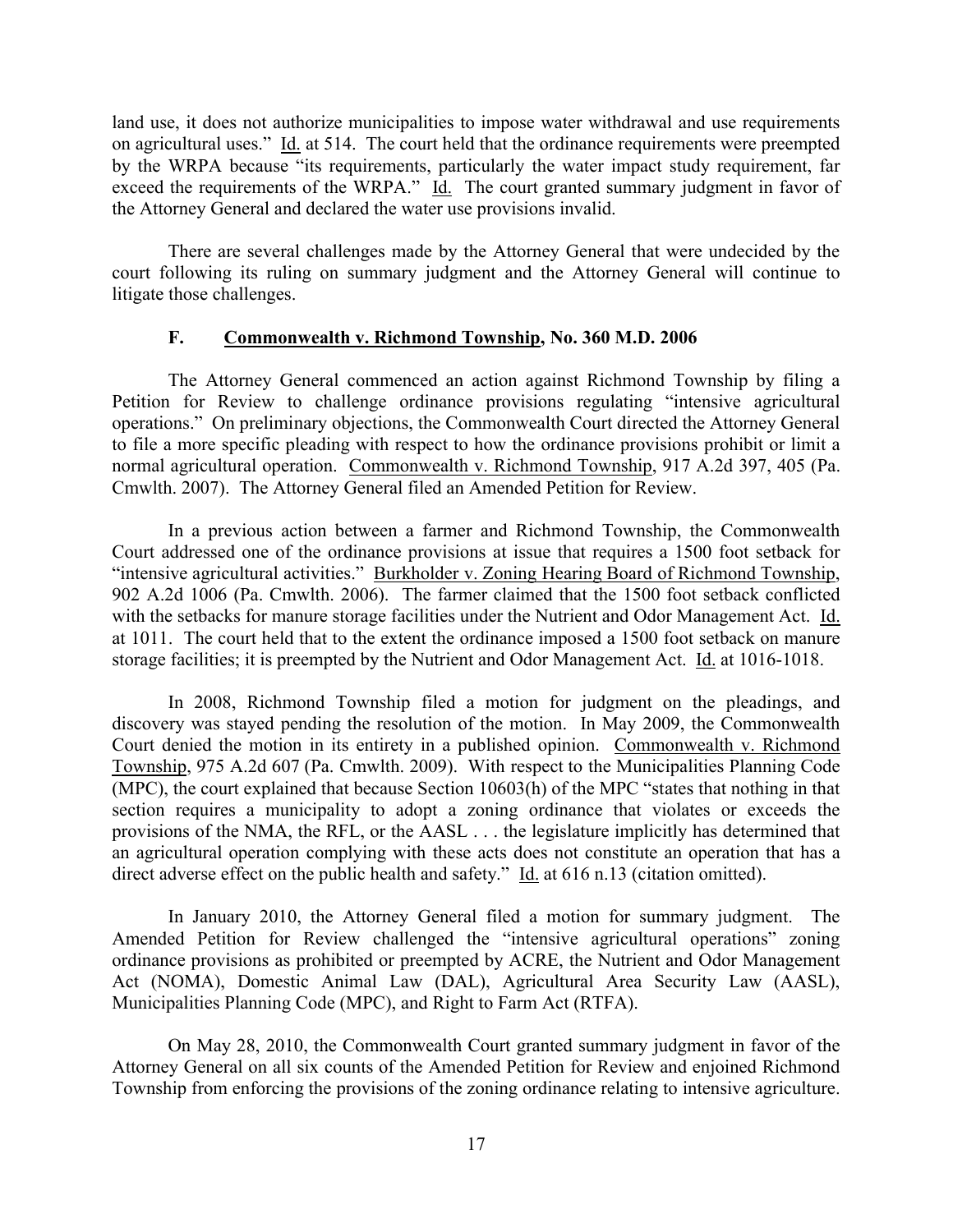Commonwealth v. Richmond Township, 2 A.3d 678 (Pa. Cmwlth. 2010). The court's opinion sets forth analyses and holdings on issues of first impression in interpreting the statutes alleged to preempt the township's ordinance. The court's rulings provide clear guidance to municipalities and the agricultural community across the Commonwealth on the extent of municipal authority to regulate agricultural operations.

Richmond Township's zoning ordinance defined "Agriculture (Intensive)" as "[s]pecialized agricultural activities including, but not limited to, mushroom production, poultry production, and dry lot livestock production, which due to the intensity of production, necessitate development of specialized sanitary facilities and control." Id. at 682. The Attorney General contended that this definition was vague, ambiguous, and inviting of discriminatory enforcement. The court agreed and held that "because a person cannot read the Ordinance and ascertain whether a particular agricultural activity would be considered intensive agriculture, the Ordinance is vague and ambiguous." Id. at 683. The court also held that "because enforcement of the Ordinance depends upon the subjective determination of Township officials, the Ordinance invites discriminatory enforcement." Id.

The Attorney General contended that the NOMA prohibited or preempted the requirements under the ordinance for a 1500 foot setback for intensive agricultural operations from other zoning districts or residences; the prohibition of commercial composting and the limitation on on-site composting; and the requirement that solid and liquid wastes be disposed of on a daily basis. Id. At 684. With respect to the setback, the court found that the most stringent setback requirement under the NOMA regulations is 300 feet, so that the 1500 foot setback conflicted with and was more stringent than the setbacks imposed by the NOMA regulations. Id. at 685. Thus, the court held that the 1500 foot setback is preempted by the NOMA regulations "to the extent the Township applies the 1500 foot setback to **any facility** covered by the regulations." Id. (emphasis added). The court also held that the ordinance provisions for composting and waste disposal conflicted with, and were therefore preempted by, the NOMA. Id.

The Attorney General contended that the ordinance restricts agricultural operations in violation of the MPC. Id. at 686. The MPC precludes a municipality from exceeding the requirements of the NOMA, thus, based on its conclusion that the ordinance conflicted with the NOMA, the court held that the ordinance violated the MPC. Id. at 687. Significantly, the court explained, as it did in its previous opinion denying judgment on the pleadings, that the language in the MPC under Section 10603(h) "indicates that, as a matter of law, an agricultural operation complying with the NMA, AASL, and the RFL does not constitute an operation that has a direct adverse effect on the public health and safety." Id. at 687 n.11.

With respect to the AASL, the Attorney General argued that the ordinance requirements for intensive agriculture unreasonably restrict farm structures and farm practices. Id. at 687. The court held that the ordinance "restricts the location of manure storage facilities, which are farm structures, by requiring a 1500-foot setback from other zoning districts and residences[, and] [t]he restriction is unreasonable when one considers that the maximum setback in the NMA regulations is 300 feet." Id. The court further held that the ordinance "restricts composting, which is a farm practice, by prohibiting commercial composting and the exportation of compost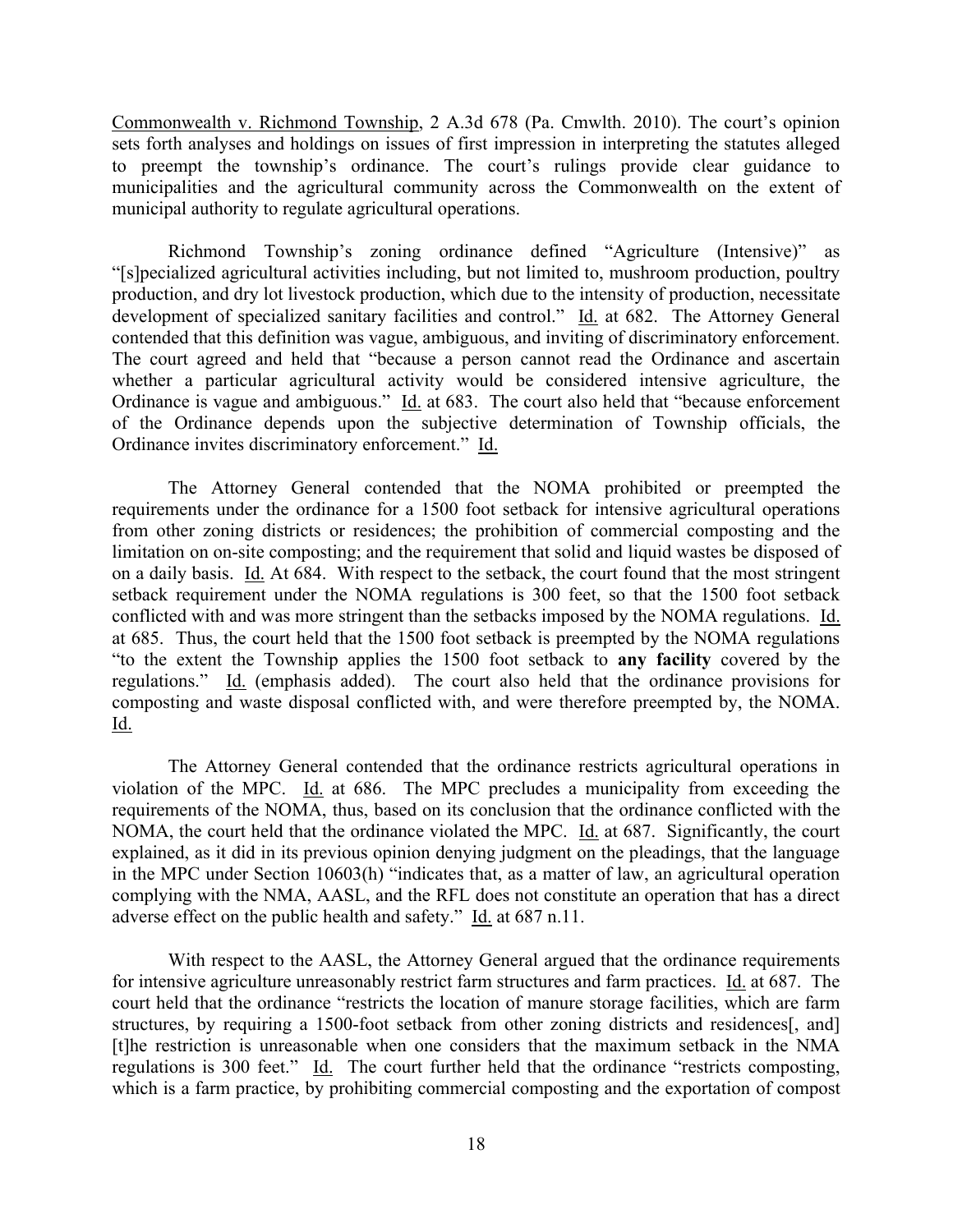for use elsewhere[, and] [t]he restrictions are unreasonable considering that NMA regulations allow these practices." Id. Finally, the court held that the ordinance restrictions are "not related to the public health or safety because, as a matter of law, an agricultural operation complying with the NMA is not a threat to the public health or safety." Id.

The Attorney General contended the ordinance requirement for disposal of solid and liquid wastes on a daily in a manner to avoid a public nuisance violated the RTFA by defining or prohibiting normal agricultural practices as a nuisance. Id. at 688. The RTFA provides that: "[e]very municipality that defines or prohibits a public nuisance shall exclude from the definition of such nuisance any agricultural operation conducted in accordance with normal agricultural operations." Id. Relying on the undisputed expert report of Gregory P. Martin, Ph.D., PAS, which established that daily disposal of wastes is not part of normal poultry operations, the court held the ordinance requirement violated the RTFA. Id.

The Attorney General contended that the DAL preempted the prohibition of commercial composting. Id. at 686. The court agreed and explained that under the DAL composting is a permissible method for the disposal of dead domestic animals and animal waste and there is no prohibition of commercial composting under the DAL. Id. The DAL contains an express preemption provision that precludes ordinances pertaining to the procedure for the disposal for dead domestic animals and animal waste; therefore, the court held that the DAL preempted the prohibition on commercial composting under the ordinance. Id.

#### **G. Commonwealth v. East Brunswick Township, No. 476 M.D. 2007**

The Attorney General commenced an action against East Brunswick Township by filing a Petition for Review to challenge an ordinance that attempted to regulate the application of biosolids to agricultural land. In a nutshell, the ordinance banned corporations from land applying biosolids and allowed persons to land apply only after obtaining a permit from the Township which required duplication of the DEP's permitting requirements.

East Brunswick Township filed preliminary objections claiming that the township possesses the inalienable right to local self-government which is superior to State government and ACRE unconstitutionally infringes upon that right. The Commonwealth Court overruled this preliminary objection and explained that "'local governments are creatures of the legislature from which they get their existence.'" Commonwealth v. East Brunswick Township, 956 A.2d 1100, 1107 (Pa. Cmwlth. 2008) (quoting Robert E. Woodside, Pennsylvania Constitutional Law 507 (1985)). The court held that "the General Assembly acted constitutionally when it restricted municipalities from adopting 'unauthorized local ordinances' that interfere with normal agricultural operations." Id. at 1008.

The Attorney General filed an Application for Summary Relief requesting judgment as a matter of law that the ordinance on its face was preempted by State law, including the Solid Waste Management Act (SWMA). The court explained that "[t]he threshold issue in any Act 38 [ACRE] case is what constitutes a 'normal agricultural operation.'" Id. at 1114. The court opined that "the determination of what constitutes a 'normal agricultural operation' is an evidentiary, not a legal, determination." Id. at 1115. The court held that in the absence of an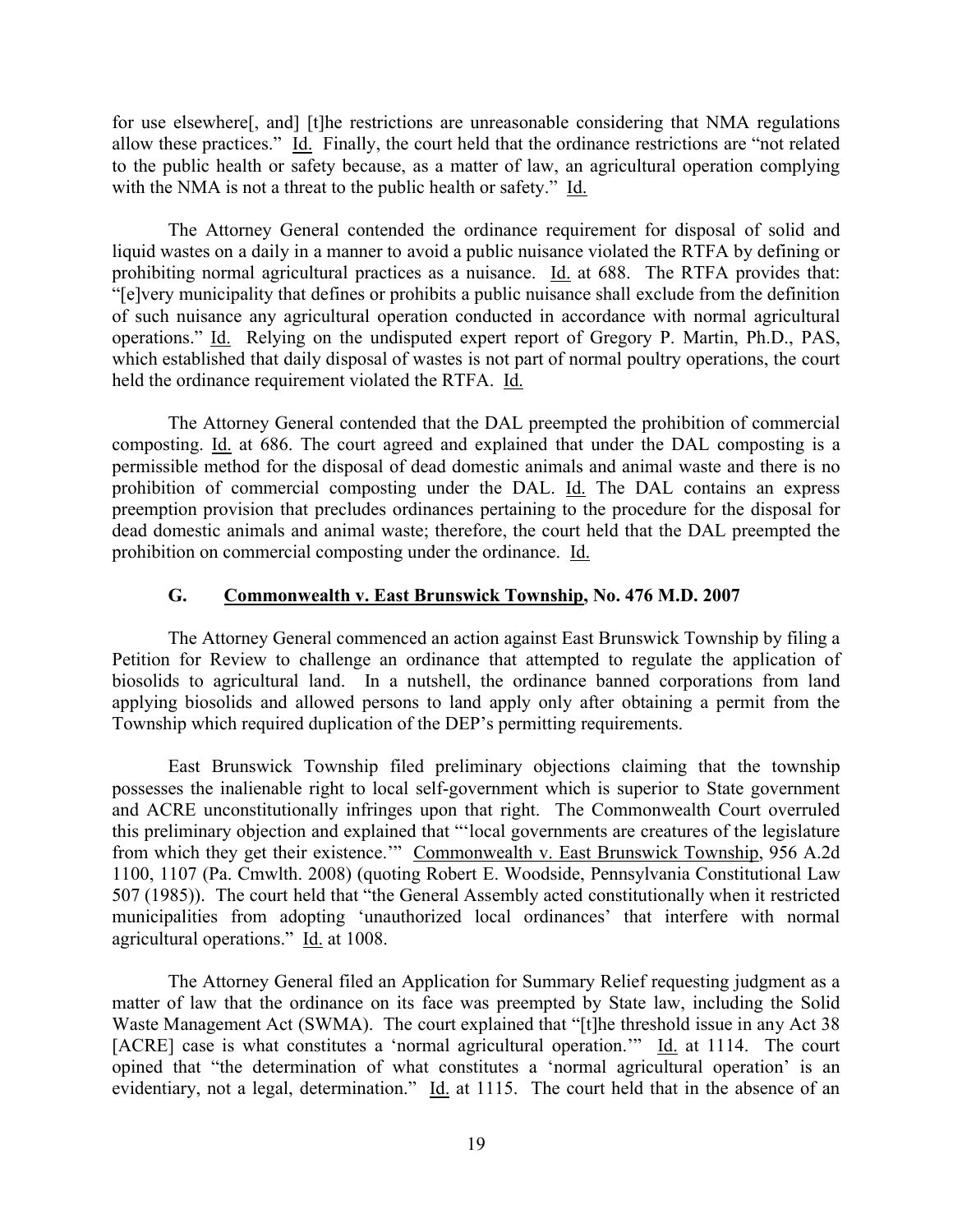evidentiary record to make the factual finding that land applying biosolids is a normal agricultural operation, it must deny summary relief. Id. at 1116.

Meanwhile, East Brunswick Township repealed the anti-corporate biosolids ordinance and adopted a new ordinance to regulate the application of biosolids to agricultural land within the township. The new ordinance duplicated and exceeded the DEP's notice provisions, required bonding, testing fees, site inspections, and operational requirements that are not required by the DEP, and imposed its own enforcement scheme, which included criminal penalties. The Attorney General filed an Amended Petition for Review to challenge the new ordinance. East Brunswick Township filed preliminary objections in the nature of a demurrer.

In overruling the preliminary objections, the court analyzed key precedent on challenges to local ordinances that attempt to regulate the application of biosolids to agricultural land and explained that such ordinances "have not fared well under preemption challenges." Commonwealth v. East Brunswick Township, 980 A.2d 720, 730 (Pa. Cmwlth. 2009). The court discussed the reasoning and holdings in Liverpool Township v. Stephens, 900 A.2d 1030, 1037 (Pa. Cmwlth. 2006) and Synagro-WWT, Inc. v. Rush Township, 299 F. Supp. 2d 410, 420-21 (M.D. Pa. 2003). Id. at 731-33. The court concluded that "Liverpool Township and Synagro teach that a township cannot duplicate the regulatory regime established in the SWMA and cannot impose more stringent requirements than the SWMA." Id. at 733. The court also held that "[r]equirements that are redundant of or stricter than those in the SWMA are preempted." Id.

Based on its analyses, the court explained that:

The SWMA does not authorize the Township to set up its own sewage sludge police force to enforce the SWMA. The Township cannot establish a comprehensive scheme of sewage sludge regulation to replicate the one set forth in the SWMA and the Department's regulations at 25 Pa. Code, Chapter 271. As noted in Synagro, the Township has a remedy in Section 604 of the SWMA to enjoin violations of the SWMA. . . . The remedies provided by the legislature in the SWMA preclude other forms of "self-help" by the Township.

Id. at 734.

With respect to East Brunswick Township's ordinance, the court stated the "Township's signage, notification, testing fees and bonding requirements far exceed what is required in the Department's regulations, and, therefore, conflict with the SWMA." Id. at 732. The court concluded that the "Township did not have authority to adopt many, if not all, of the provisions of the 2008 Ordinance by reason of the SWMA." Id. at 730. The court held that the Attorney General stated a claim in each count of its amended petition for review and overruled the preliminary objections. Id. at 736.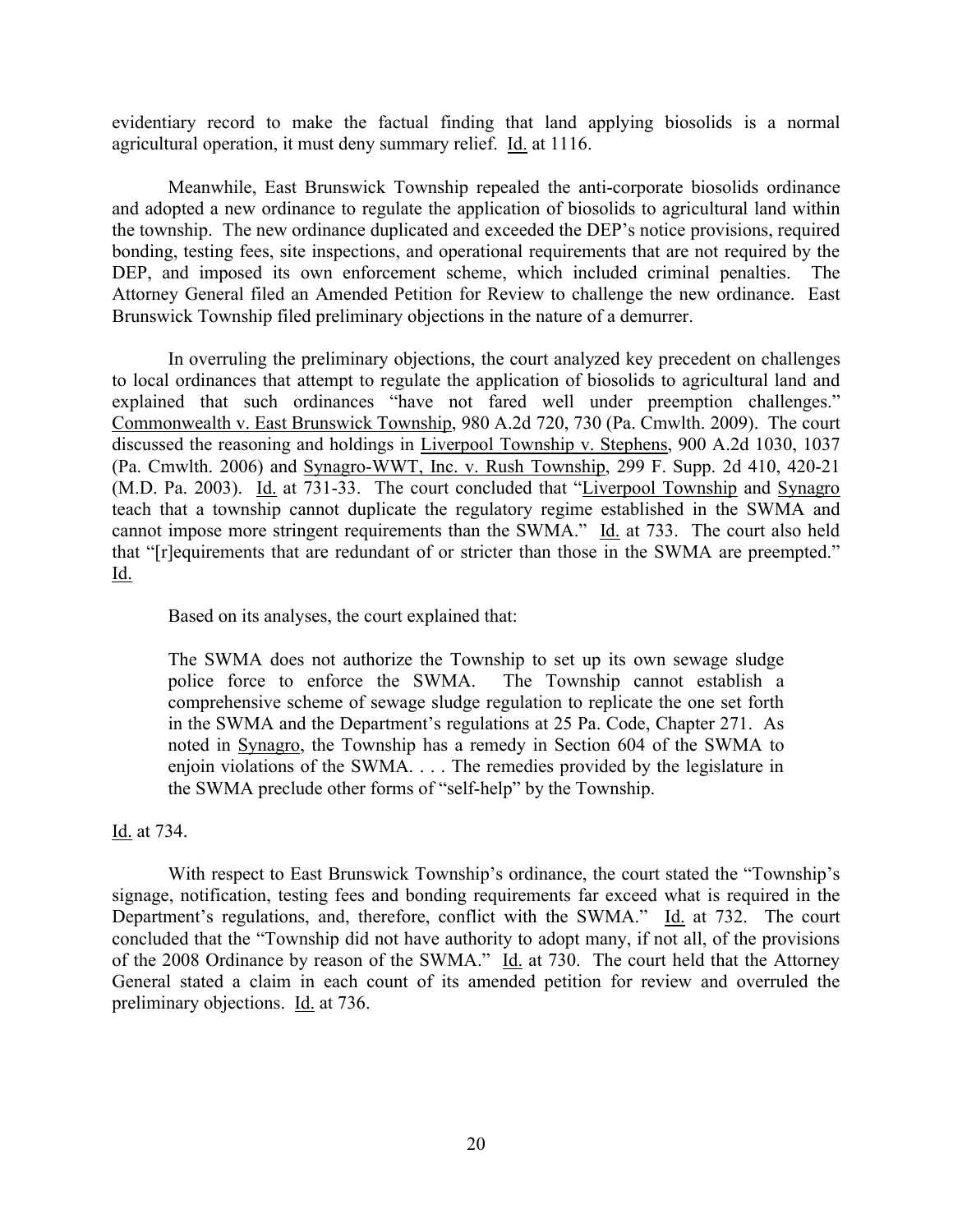Following the Commonwealth Court's decision, the Attorney General and East Brunswick Township agreed on amendments to the ordinance that, once enacted, resulted in a discontinuance of the ACRE lawsuit. This ordinance became the model ordinance that the Attorney General utilizes to resolve other ACRE reviews involving ordinances regulating the land application of biosolids.

#### **H. Commonwealth v. Packer Township, No. 432 M.D. 2009**

The Attorney General commenced an action against Packer Township by filing a Petition for Review to challenge an ordinance that attempted to regulate the application of biosolids to agricultural land. In a nutshell, the ordinance banned corporations from land applying biosolids and allowed persons to land apply only after obtaining a permit from the Township which required duplication of the DEP's permitting requirements. The ordinance was virtually identical to the first ordinance challenged in East Brunswick Township; however, Packer Township enacted an amendment to the ordinance to provide that the Attorney General did not have jurisdiction within the township to enforce ACRE.

Packer Township filed preliminary objections claiming that the Petition for Review should be dismissed because the ordinance "eliminates the authority of the Attorney General to enforce state laws in the Township." Commonwealth v. Packer Township, No. 432 M.D. 2009, 2010 WL 9519014, at \*1 (Pa. Cmwlth. Jan. 6, 2010). The Commonwealth Court overruled this preliminary objection and explained that "the Township does not have authority to annul the jurisdiction of the Attorney General." Id. at \*1.

The Attorney General filed an Application for Summary Relief requesting judgment as a matter of law that the ordinance on its face was preempted by State law, including the Solid Waste Management Act (SWMA). The Attorney General submitted an expert report to support a factual finding that land applying biosolids is a normal agricultural operation. In response, the township submitted a letter from a person employed with the Environmental Protection Agency that stated land application of biosolids was not a normal agricultural operation. The court denied the Application based on its determination that it would have to weigh the expert report submitted by the Attorney General against the letter submitted by the Township. Commonwealth v. Packer Township, No. 432 M.D. 2009, 2010 WL 9519038, at \*2 (Pa. Cmwlth. March 17, 2010).

Following discovery, Packer Township filed a Motion for Summary Judgment, which was denied in its entirety by the court in July 2012. In its motion, Packer Township asserted that it possessed the inalienable right to local self-government which is superior to State government and ACRE unconstitutionally infringes upon that right. The court rejected this argument based on its decision in Commonwealth v. East Brunswick Township, 956 A.2d 1100, 1107 (Pa. Cmwlth. 2008), *supra*, in which it held that "'local governments are creatures of the legislature from which they get their existence.'" Commonwealth v. Packer Township, 49 A.3d 495, 499 (Pa. Cmwlth. 2012).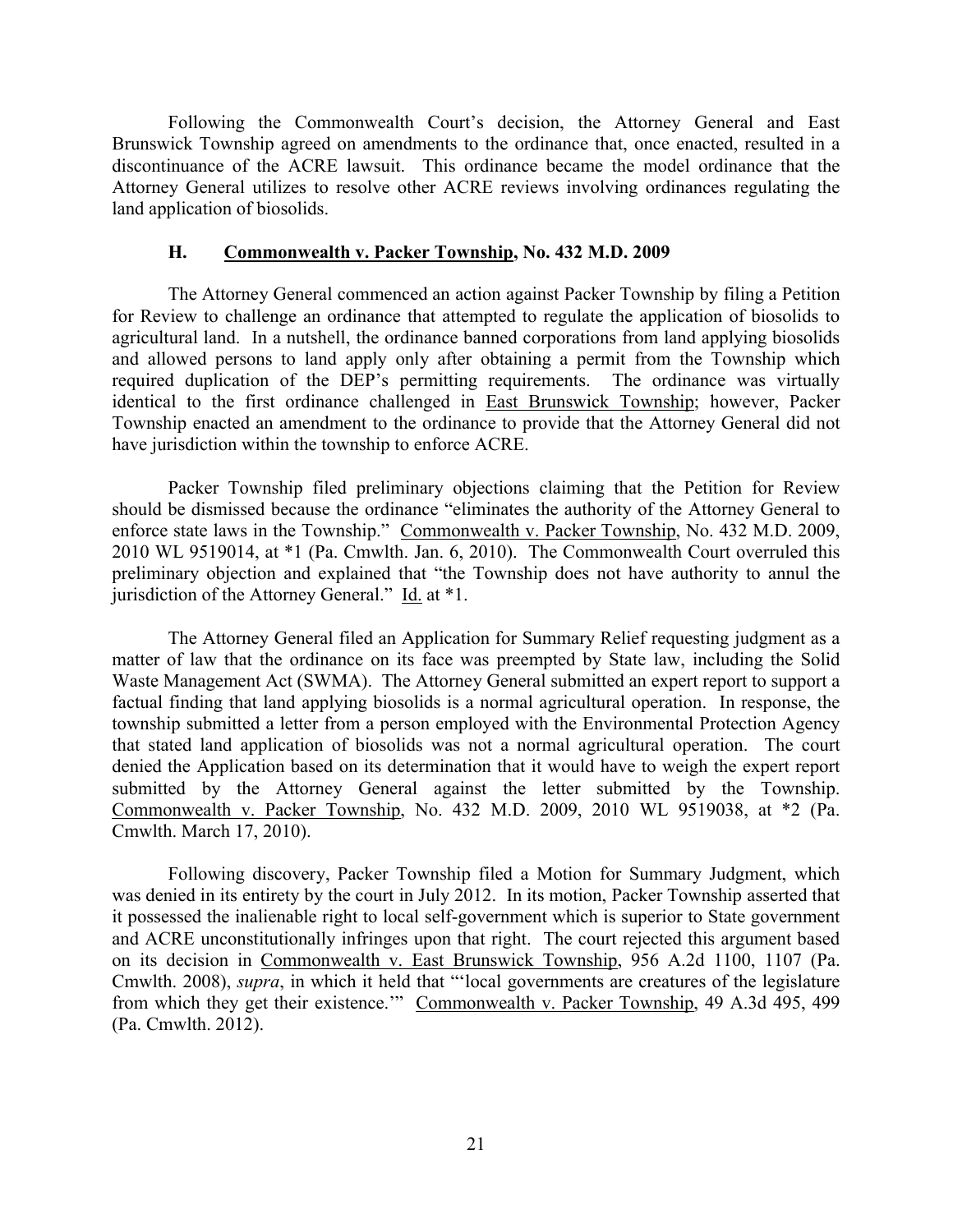Packer Township also contended ACRE requires that the farm owner/operator requesting review of an ordinance must be affected by the ordinance in order for the Attorney General to bring an action to challenge the ordinance. Id. at 500-501. The Township argued that the specific farmer that requested review of the ordinance was not affected by the ordinance, thus the farmer's request could not serve as the basis for the Attorney General's action. Id. The court rejected this argument and held that "ACRE does not require an affected complainant as a prerequisite for the Attorney General to challenge an ordinance." Id. at 500. The court explained that ACRE "explicitly authorizes the Attorney General to bring an action against the local government unit to invalidate an unauthorized ordinance regardless of whether an owner/operator of a normal agricultural operation initiated an investigation of the ordinance." Id. at 501. Finally, the court opined that "[t]here is no requirement that the Attorney General must make a specific finding that an ordinance limits a particular farm operation as a threshold burden. Rather, the Attorney General may challenge an ordinance as unauthorized as applied to *any* normal agricultural operation within the Township." Id.

Finally, Packer Township claimed that the Attorney General could not challenge provisions of the ordinance that do not address land application of biosoilds, such as the statement in the ordinance under section 7 of a community bill of rights. Id. The court rejected this argument and held that "[a]ll of the Ordinance provisions, including section 7, are part and parcel of the Township's overall regulation of the land application of biosolids," thus the entire ordinance is properly subject to challenge by the Attorney General. Id.

In August 2012, the court scheduled a trial for January 2013. On September 4, 2012, Packer Township repealed its biosolids ordinance. Both parties immediately filed applications with the Court to assess the status of the lawsuit following the ordinance rescission. On December 17, 2012, the Court held that the lawsuit was moot and dismissed for want of jurisdiction. Commonwealth v. Packer Township, 60 A.3d 189 (Pa. Cmwlth. 2012).

#### **I. Commonwealth v. Peach Bottom Township, No. 423 M.D. 2009**

The Attorney General commenced an action against Peach Bottom Township by filing a Petition for Review to challenge ordinance provisions regulating concentrated animal operations and concentrated animal feeding operations. During the pendency of the litigation, Peach Bottom Township enacted a few amendments to some sections of the zoning ordinance challenged by the Attorney General that resolved certain issues; however, those amendments did not resolve issues with several of the sections challenged by the Attorney General, namely sections 202.2 (requiring CAOs/CAFOs to be sited on low quality soil); 202.3 (requiring a farm to have a minimum of 50 acres); 336 (requirements for a special exception that exceed the NOMA); and 501 (definitions), thus the case continued to be litigated and the parties also continued to negotiate on proposed ordinance amendments to settle the action.

On February 4, 2013, Peach Bottom Township Board of Supervisors enacted substantive amendments to sections 202.2, 336, and 501 of the zoning ordinance that the Attorney General challenges in this action. The Attorney General determined that some of the legal problems from the prior version of the ordinance sections remained despite the amendments and the amendments also presented new legal problems by adding requirements that were not part of the original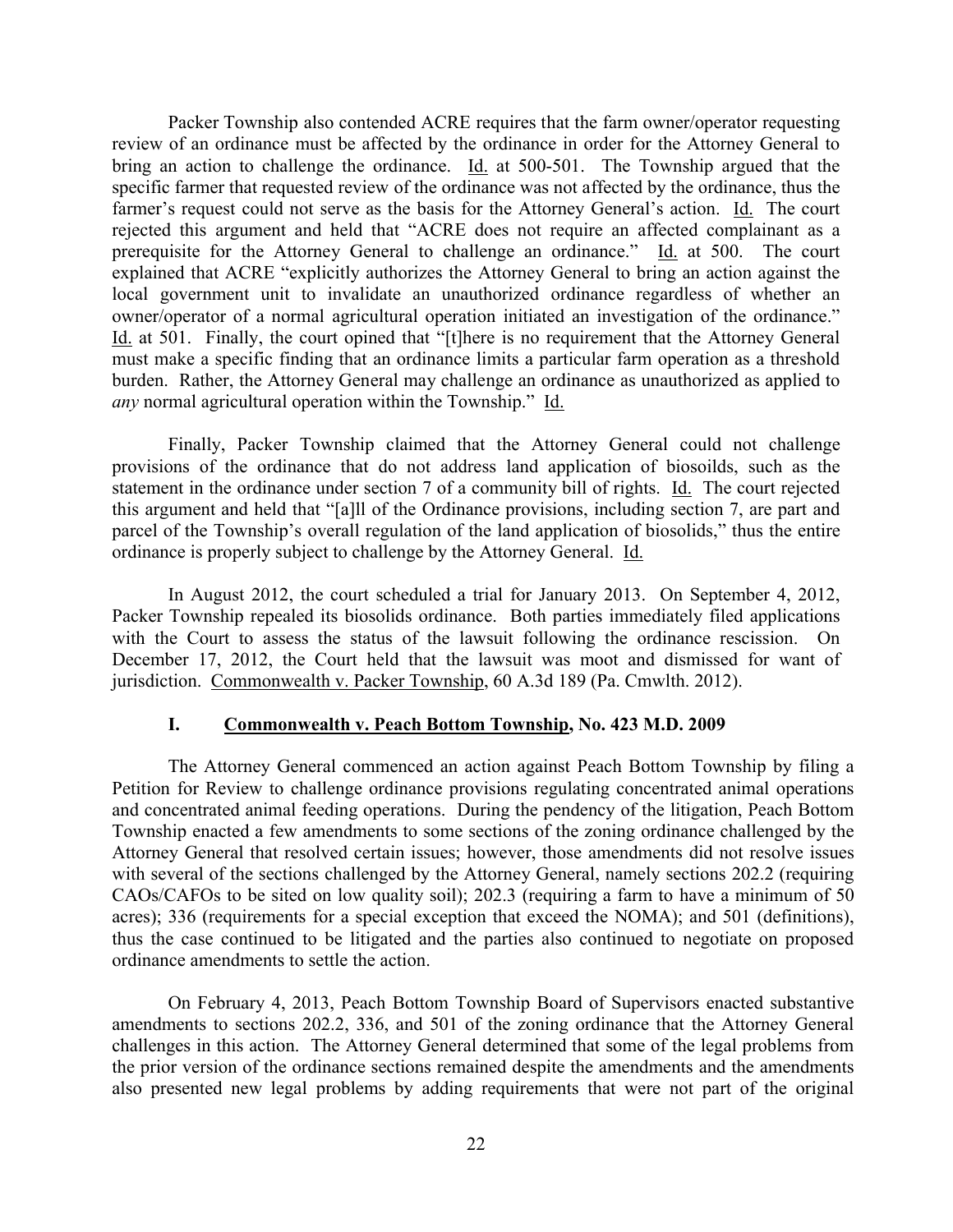ordinance. On March 15, 2013, the Attorney General filed an Amended Petition for Review to challenge the newly enacted zoning ordinance provisions. The Township filed an Answer to the Amended Petition for Review.

On April 1, 2013, following negotiations, the Township enacted an ordinance amendment that removed the requirement that a farm must have a minimum lot size of 50 acres, which resolved the Attorney General's challenge to that ordinance requirement. In September 2014, following negotiations, the Township enacted ordinance amendments to resolve the remaining legal problems with the ordinance. However, the Township inadvertently omitted one section of the ordinance from the amendment package, so the case was not entirely resolved by the amendments. In November 2014, the Township corrected this omission through enactment of another amendment to remove the remaining single ordinance section and the OAG withdrew the lawsuit in December 2014.

## **IV. INFORMATIONAL RESOURCES FOR REGULATION OF AGRICULTURE IN PENNSYLVANIA**

- **A.** The Pennsylvania Department of Agriculture (PDA)'s website: **www.agriculture.state.pa.us**
- **B.** The State Conservation Commission (SCC) administers and enforces the Nutrient and Odor Management Act Program.

State Conservation Commission's website: **www.agriculture.state.pa.us** click on the "Commissions and Councils" link to get to a link for SCC web page.

**C.** The Department of Environmental Protection (DEP) regulates manure storage and land application for all farms that use or produce manure. DEP publishes the Manure Management Manual, which provides best management practices for agricultural operations. DEP administers and enforces regulation of Concentrated Animal Feeding Operations. DEP also administers and enforces the land application of biosolids and water withdrawal and use registration programs.

#### DEP's website: **www.depweb.state.pa.us**

**D.** The United States Department of Agriculture's Natural Resource Conservation Service (NRCS) assists in the Pennsylvania Nutrient and Odor Management Act program, as well as other agricultural areas, including farm funding programs. NRCS maintains the Pennsylvania Technical Guide (PaTG) which provides technical information and engineering requirements for the conservation of soil, water, air, and related plant and animal resources that is specific to Pennsylvania. Compliance with the PaTG is part of the DEP's water quality regulations and SCC's nutrient management act regulations.

PA NRCS website: **www.pa.nrcs.usda.gov**